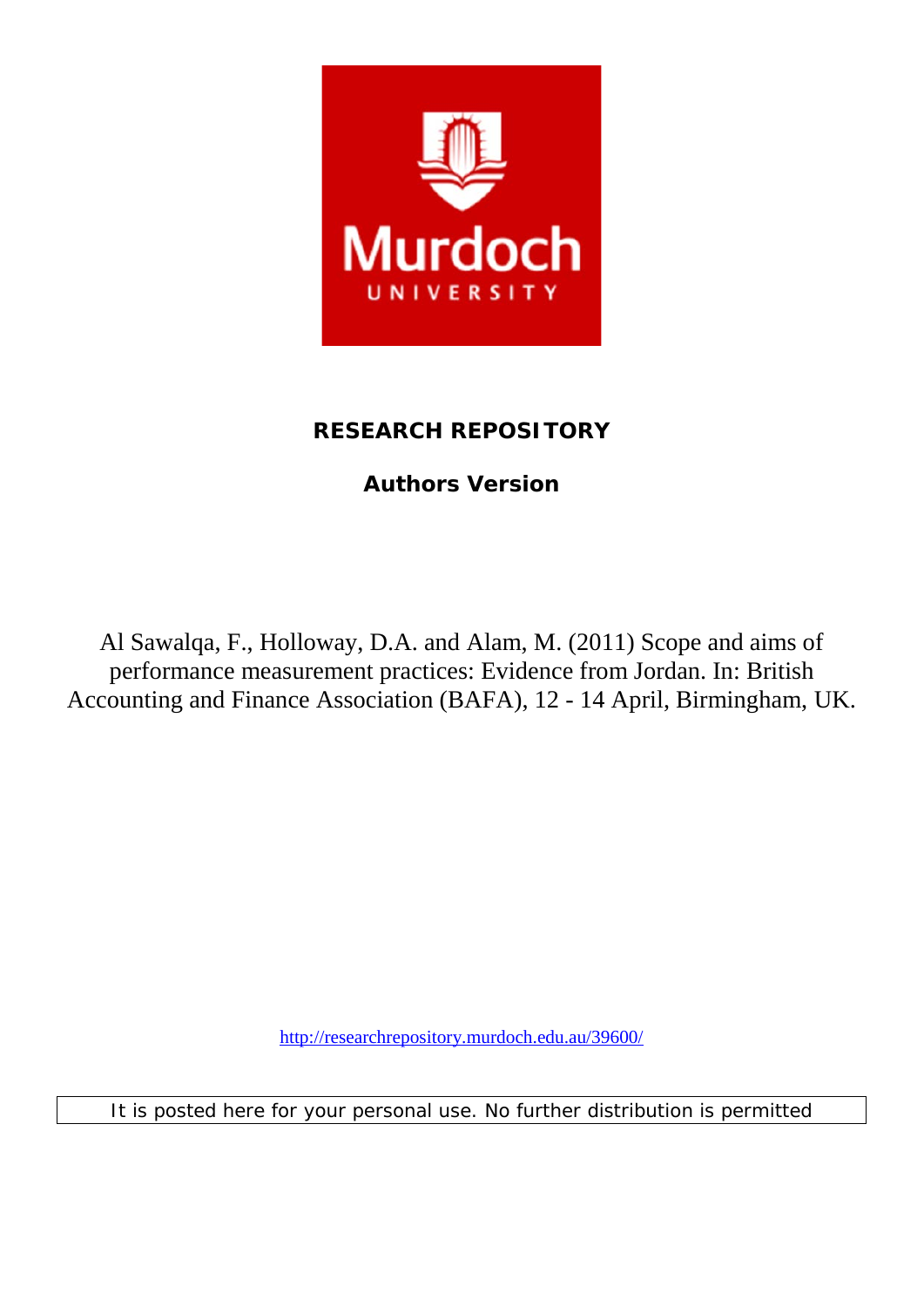## **Scope and Aims of Performance Measurement Practices: Evidence from Jordan**

**Fawzi Al Sawalqa David A. Holloway\* Manzurul Alam** *Murdoch Business School Murdoch University Western Australia*  **\*Presenting author: [D.Holloway@murdoch.edu.au](mailto:D.Holloway@murdoch.edu.au)**

## **Abstract**

This study provides empirical evidence on performance measures practices in Jordanian industrial companies. It identifies the type and extent of usage of a broad set of financial and non-financial measures. The results indicate that Jordanian companies place more emphasis currently on non-financial measures such as customer response time, on-time delivery, customer retention, employee training, number of new product launches and defect rates. Although Jordanian companies place more emphasis on the use of performance measures to evaluate organisational and managerial performance, they also use them for other reasons. The results also indicate that Jordanian industrial companies still operate under significant institutional and government controls.

**Keywords:** Performance measurement diversity; Non-financial performance measures, Medium and large Industrial companies; Developing country; Jordan.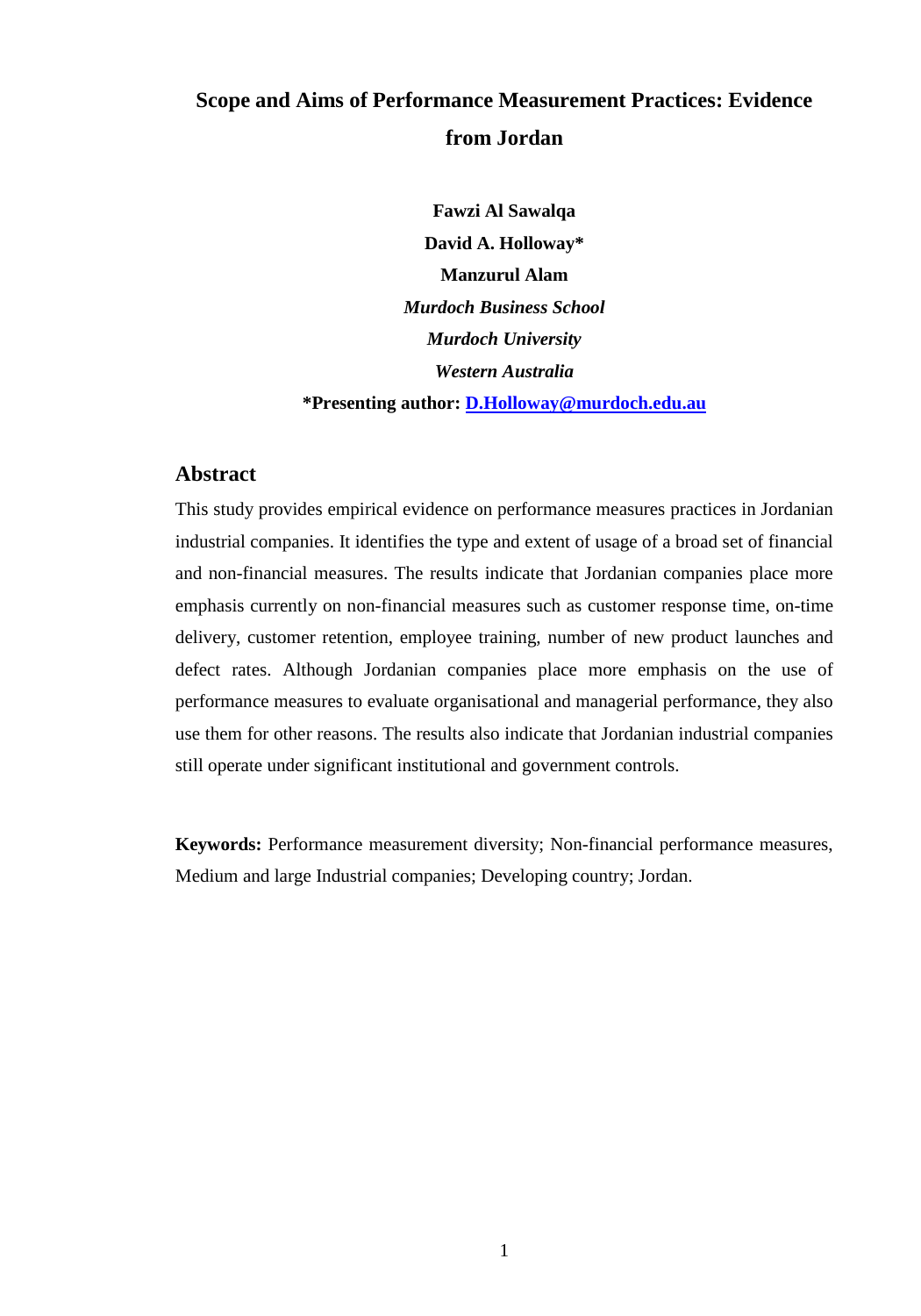## **Scope and Aims of Performance Measurement Practices: Evidence from Jordan**

### **Introduction**

Performance measurement is an important management control tool for business firms in the currently competitive environment. It is directly related to the formation of a firm's core competency and has a significant impact on the firm's growth (Xiong, Su & Lin, 2008). Different definitions for performance measurement system (hereafter PMS) exist. Neely (1994) defines PMS as the set of metrics used to quantify both the efficiency and effectiveness of actions (cited in Neely, Gregory & Platts, 200, p. 1229). In respect to performance measurement, Marshall, Wray, Epstein and Grifel (1999) define performance measurement as a development of indicators and collection of data to describe and analyse performance. To be more precise, performance measurement refers to the use of a multi-dimensional set of performance measures. This set of measures is multi-dimensional if it includes both financial and non-financial performance measures. Both internal and external measures of performance are included and both measures quantify what has been achieved. These measures are used to help predict the future (Bourne, Neely, Mills & Platts, 2003, p. 3). However, Neely et al (2005, p. 1229) define performance measures as a metric used to quantify the efficiency and/or effectiveness of an action.

The usage of performance measures has two dimensions: the level of use or the frequency of use—that is the focus of this study—and the manner of use. The level and manner of performance measurement use relate respectively to an organisation's quantity and quality of application of the measures (Braam & Nijssen, 2004). Improving the PMS is one of management accounting's major roles. However, an effective PMS should include the traditional financial measures and cost-accounting measures used by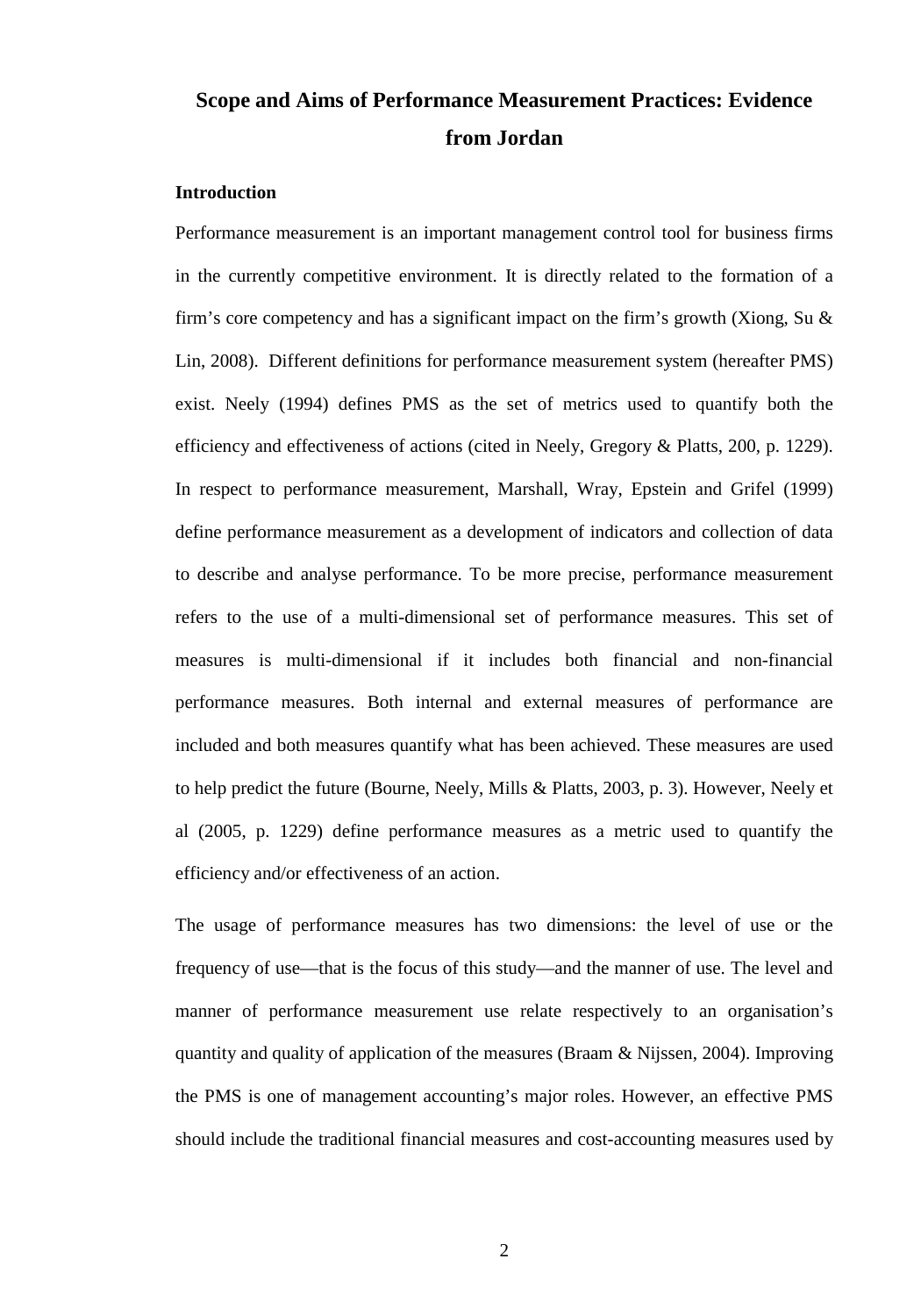senior management and also the tactical-performance measures that are used in evaluating a firm's current level of performance (Chen, 2008).

Most of the empirical research that has focused on issues related to these measurements has overlooked the use of a non-financial dimension of PMS. In this context, Stivers, Covin, Hall and Smalt (1998) argued that although we know much about the use of financial measures, our knowledge of non-financial performance measures is limited. Performance measures usage differs from one managerial purpose to another (Ittner, Larcker & Randallb, 2003). Veen-Dirks (2010) argued that performance measurement literature pays little attention to the purposes for using performance measures. Thus, Franco-Santos et al. (2007) emphasised the importance of researches clarifying the different roles that performance measures play in the firms they were investigating. Franco-Santos (2007) argued that the importance of the relative benefits that firms obtain through using financial and non-financial performance measures has been of particular interest in management accounting research.

The role of management accounting in Jordanian companies has become increasingly important and critical in providing management with appropriate information for decision-making. Knowledge about how Jordanian companies design and use accounting systems is limited. This is because previous accounting research "…has focused on developed countries particularly Europe and northern America, while Jordan (and the Middle Eastern region) has been neglected despite recent changes in its economic and accounting regulatory environments" (Al-Akra, Ali & Marashdeh, 2009, p. 164). Therefore, Jordan and other developing countries in the Middle East are in need of further studies to examine accounting systems such as PMS. However, previous research conducted in Jordan (Zuriekat, 2007; Hawamdah, 2006; Hutaibat, 2005) indicated that Jordanian companies do use multiple performance measures both financial and non-financial. These studies, however, did not identify the relevant

3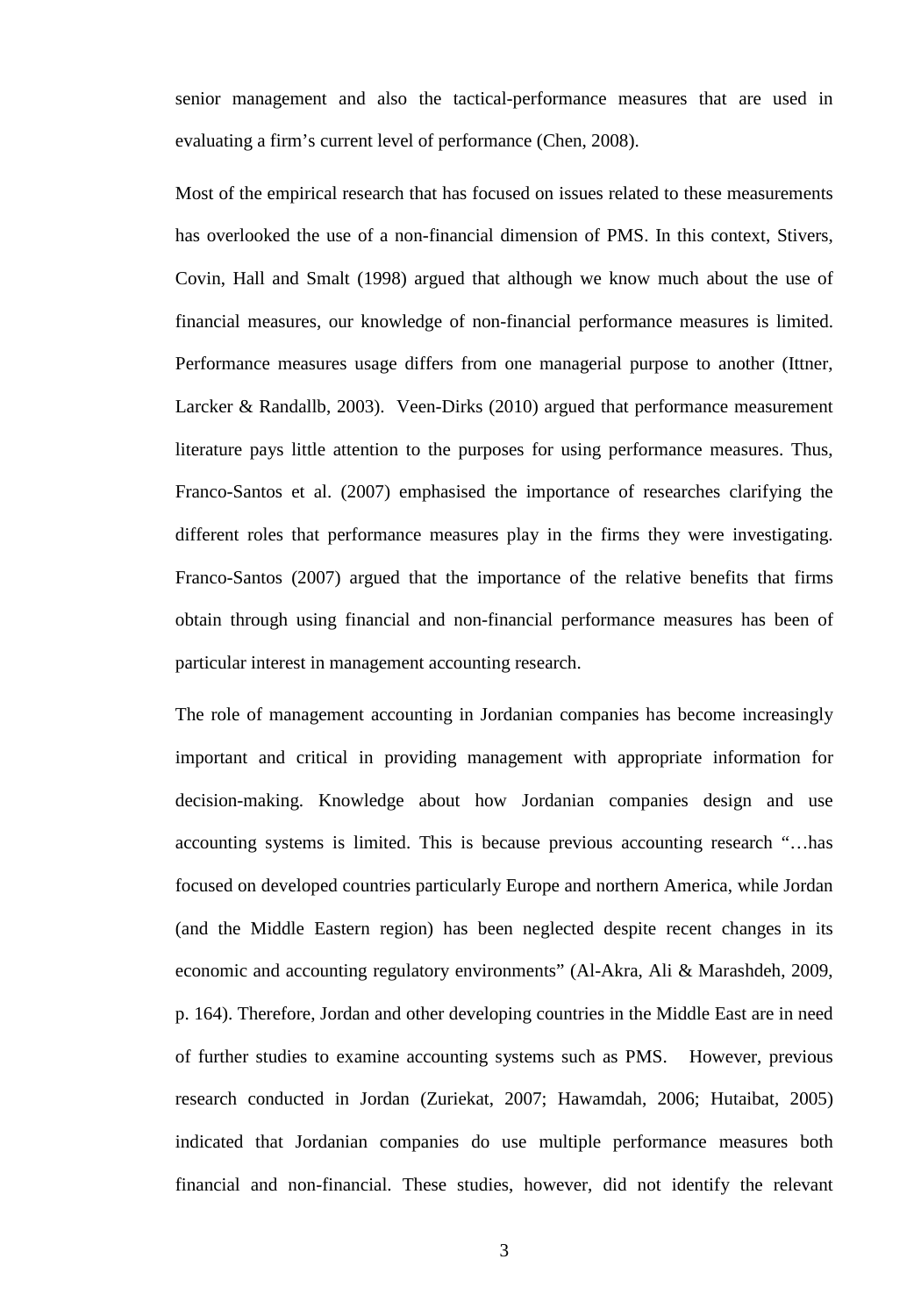performance measurement instruments or measures in the context of Jordan or other developing countries. This paper extends previous research by building an appropriate multiple performance measurement instrument relevant to the Jordanian business environment.

All the above arguments justify the need for this study which seeks to contribute to the development of knowledge in the field of PMS in Jordan as a developing country and to set out the basis for establishing key performance measures (Ahmad  $& D$ hafr, 2002) in Jordanian industrial companies and to encourage further research in the area. This study extends the previous performance measurement literature by investigating three issues related to performance measurement, namely, extent of use, and the purposes of use. Thus, two primary research questions are investigated:

- *1. What is the extent of usage of financial and non-financial performance among Jordanian industrial companies?*
- *2. What are the main purposes for using performance measures among Jordanian industrial companies?*

The paper is constructed as follows. The next section reviews the related literature. The following part then outlines the research methodology utilised in this study. The empirical results are then reported and analysed followed by the overall conclusion.

#### **Performance evaluation practices**

Traditional financial measures have many criticisms: the changing nature of work; increasing competition; specific improvement initiatives; national and international quality awards; changing organizational roles; changing external demands; and, the power of information technology (Hyvönen, 2005; Neely, 1999; Chenhall & Langfield-Smith, 1998). To overcome the limitations of traditional financial measures, many researchers have suggested that for businesses to survive in a competitive market place a new set of operational performance measures should be used (Burgess et al, 2007). These measures should provide managers, supervisors and operators with on-time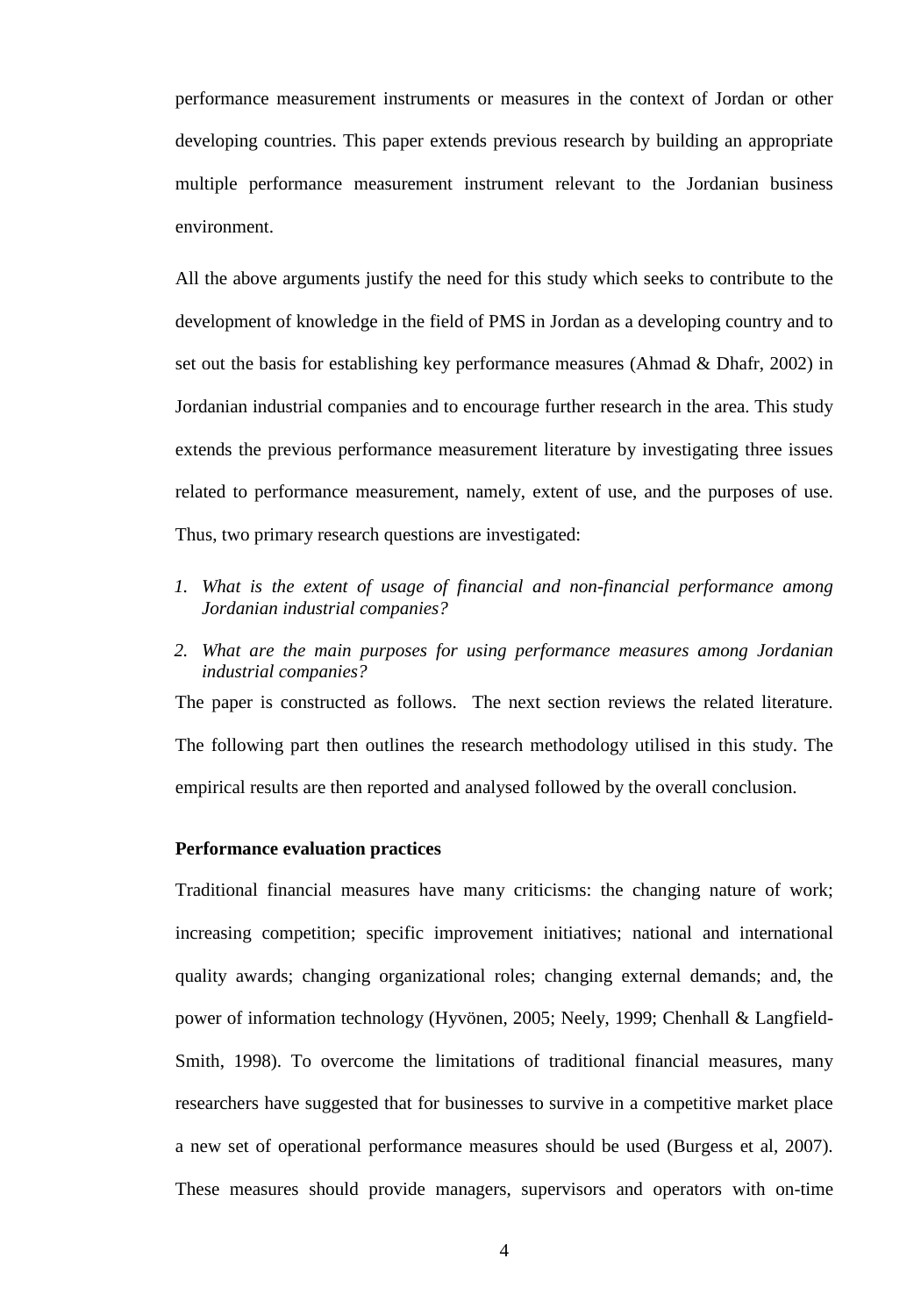information that is necessary for daily decision-making. These measures should be flexible, primarily non-financial and able to be changed as needed (Ghalayini & Noble, 1996; Kaplan & Norton, 1992). Therefore, the proponents of strategic performance measurement (hereafter SPM) advocate two general approaches for developing SPM systems. The simplest approach calls for companies to measure and use a diverse set of financial and non-financial performance measures (i.e. performance measurement diversity) (Ittner et al, 2003). This approach emphasises the importance of using a combination of financial and non-financial measures. This is because such a combination is argued to be more effective for performance measurement (White, 2008; Xiong et al, 2008; Brignall, 2007; Chenhall & Langfiels-Smith, 2007; Chow & Van der Stede, 2006; Van der Stede, Chow & Lin, 2006; Dunk, 2005; Lau & Sholihin, 2005; Hussain & Gunasekaran, 2002; Hoque, Mia & Alam, 2001; Fisher, 1998; Hertenstein & Plat, 1998; Atkinson et al, 1997; Kaplan & Norton, 1996a, 1996b, 1996c 1993, 1992; Abernethy & Lillis, 1995; Fisher, 1995; Govindarajan, 1988). Performance measurement diversity is a simple approach and refers specifically to the extent to which a company measures and uses information related to a broad set of financial and non-financial measures (Henri, 2006; Ittner et al, 2003). Thus, measurement diversity emphasizes the multiplicity and variety of performance measures that can be grouped into financial performance and non-financial performance to develop a more comprehensive PMS (Hall, 2008). However, previous research (Van der Stede et al, 2006; Moers, 2005) defined performance measurement diversity as the use of multiple performance measures, including the use of subjective performance measures. Thus, measurement diversity approach focuses mainly on using a broad set of non-financial performance measures. Consequently, more attention has been given to non-financial measures of performance.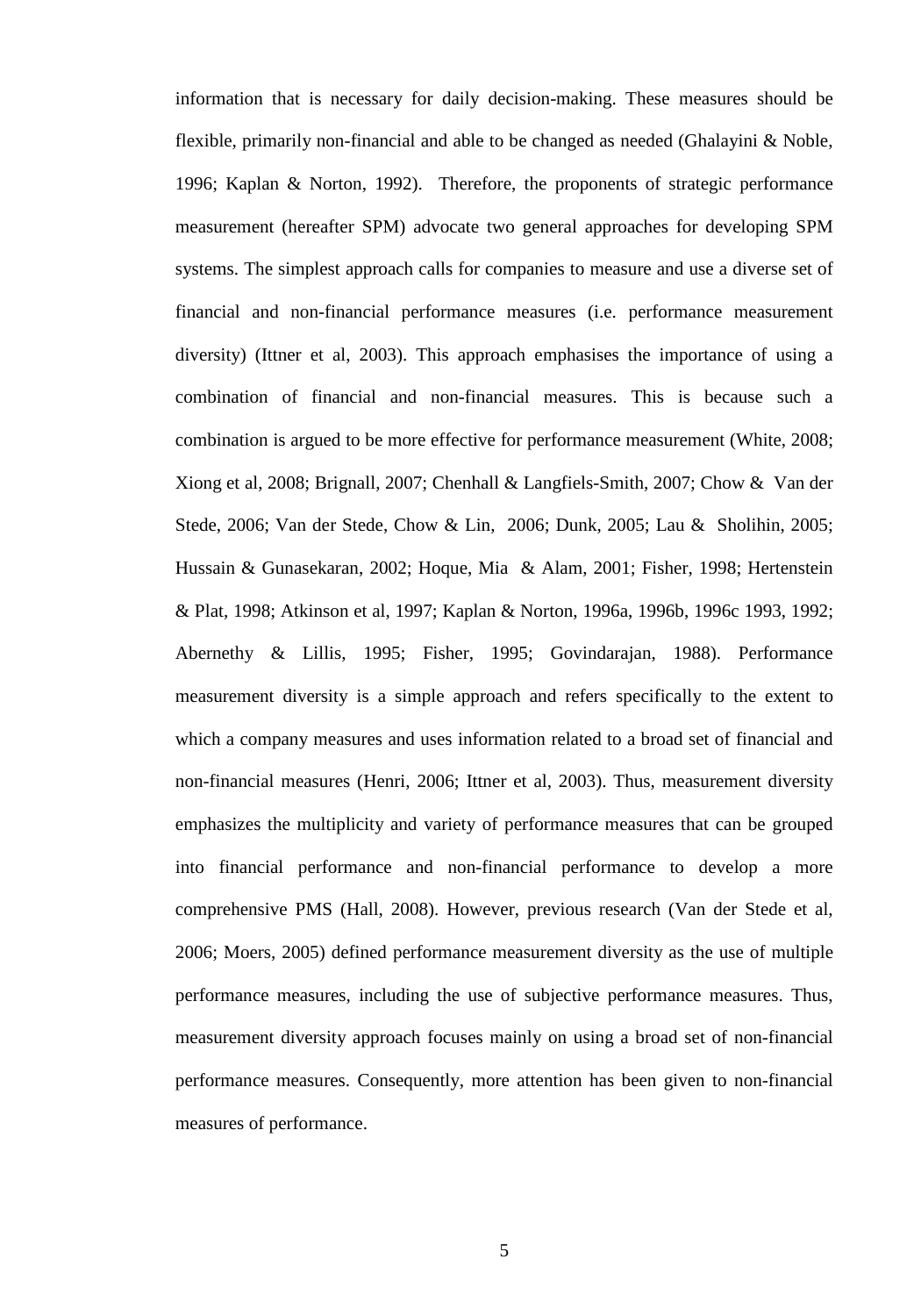Non-financial performance measures are defined as measures that provide performance information in non-monetary terms such as customer satisfaction and employee satisfaction (Verbeeten & Boons, 2009). In this context, Moers (2006) defines two types of non-financial measures. First, the internal non-financial performance measures which consist of non-financial measures that are directly related to the tasks performed such as productivity and efficiency. Second, the external non-financial performance measures which reflect performance in the market such as customer satisfaction and market share. Non-financial performance measures cover many aspects in organisations. These include for example: customers; employees; innovation; quality; community; and, environment. Non-financial measures are broad and varied (Lau & Sholihin, 2005).

Empirically, several studies have focussed on performance measurement practices in different types of organisations in different countries. To determine the scope of current non-financial practices in USA and Canada, Stivers et al (1998) grouped 21 nonfinancial performance measures in the following five categories: customer service, market performance, innovation, goal achievement and employee involvement. The results of the study indicated that customer service measures are perceived to be the most important measure, market performance and goal achievement were also perceived to be highly important categories, whereas, innovation and employee involvement categories were perceived to be less important. Chenhall and Langfield-Smith (1998) found that Australian manufacturing companies use a broad set of non-financial measures such as customer satisfaction, employee attitudes, team performance, qualitative measures and ongoing supplier evaluations. In his study, Hyvönen (2005) found that Finish manufacturing companies put greater emphasis on recently developed non-financial measures of performance than the Australian companies reported by Chenhall and Langfield-Smith (1998). Hyvönen (2005) justifies his findings in that the sample period of these two studies is different. It should be noted that the Australian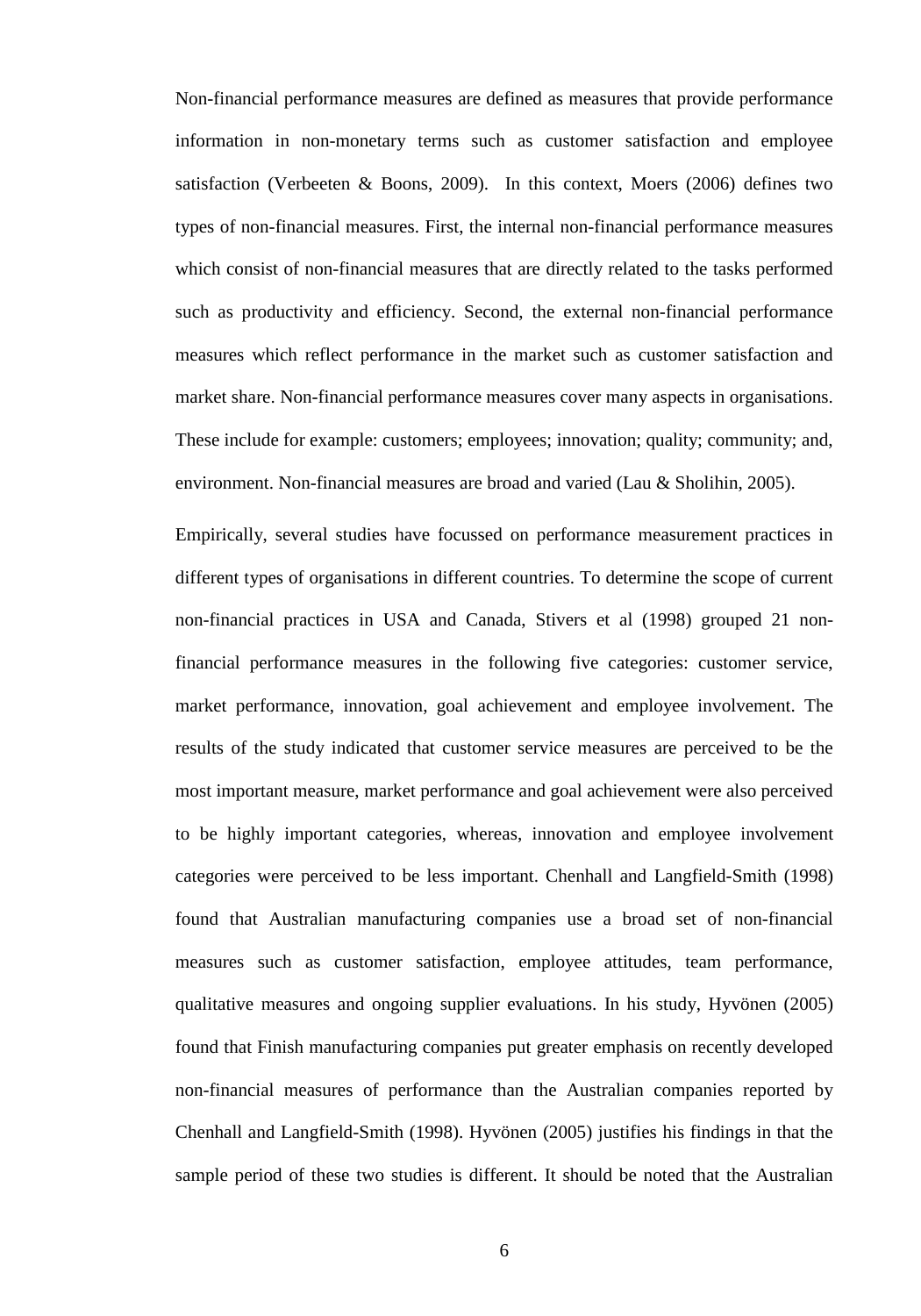results were in 1998 and the development of these latest techniques has been quite recent. In addition, the organisations presented in Hyvönen's study are leading companies in their field in the world and use the most advanced techniques. Hyvönen (2005) also argued that joining the European Union in 1995 changed the accounting legislation in Finland. Gosselin (2005) developed a questionnaire including a list of 73 financial and non-financial performance measures to measure the extent of their usage among Canadian manufacturing companies. Study findings indicated that despite all the recommendations to put more emphasis on non-financial measures, management in Canadian manufacturing companies is still giving much more weight in the PMS to financial measures. Widener (2006) surveyed 107 USA firms and found that top managers of these companies place more emphasis on non-financial measures related to employees (employee satisfaction and employee skill development), operational (cycle or lead time and sales from new products or services) and productivity.

Findings of previous research conducted in the UK (Abdel-Maksoud, Dugdale & Luther, 2005; Bhimani, 1994; Drury, Braund, Osborne & Tayles, 1993) provided confirmation that UK manufacturing companies are now reporting using a broad set of non-financial performance measures such as customer measures, quality measures, efficiency and utilisation measures and employee measures. Gomes, Yasin and Lisboa (2007) findings indicated the significance of non-financial measures among Portuguese manufacturing companies especially those related to customer and quality. Verbeeten and Boons (2009) findings indicated that Dutch firms use non-financial measures of performance (i.e. employee measures, customer measures, process measures, quality measures) to a larger extent.

In respect to other countries, Ismail (2007) found that Egyptians private companies rely on both financial and non-financial measures of performance evaluation. The profit margin, as a financial measure, is the most commonly used performance measure.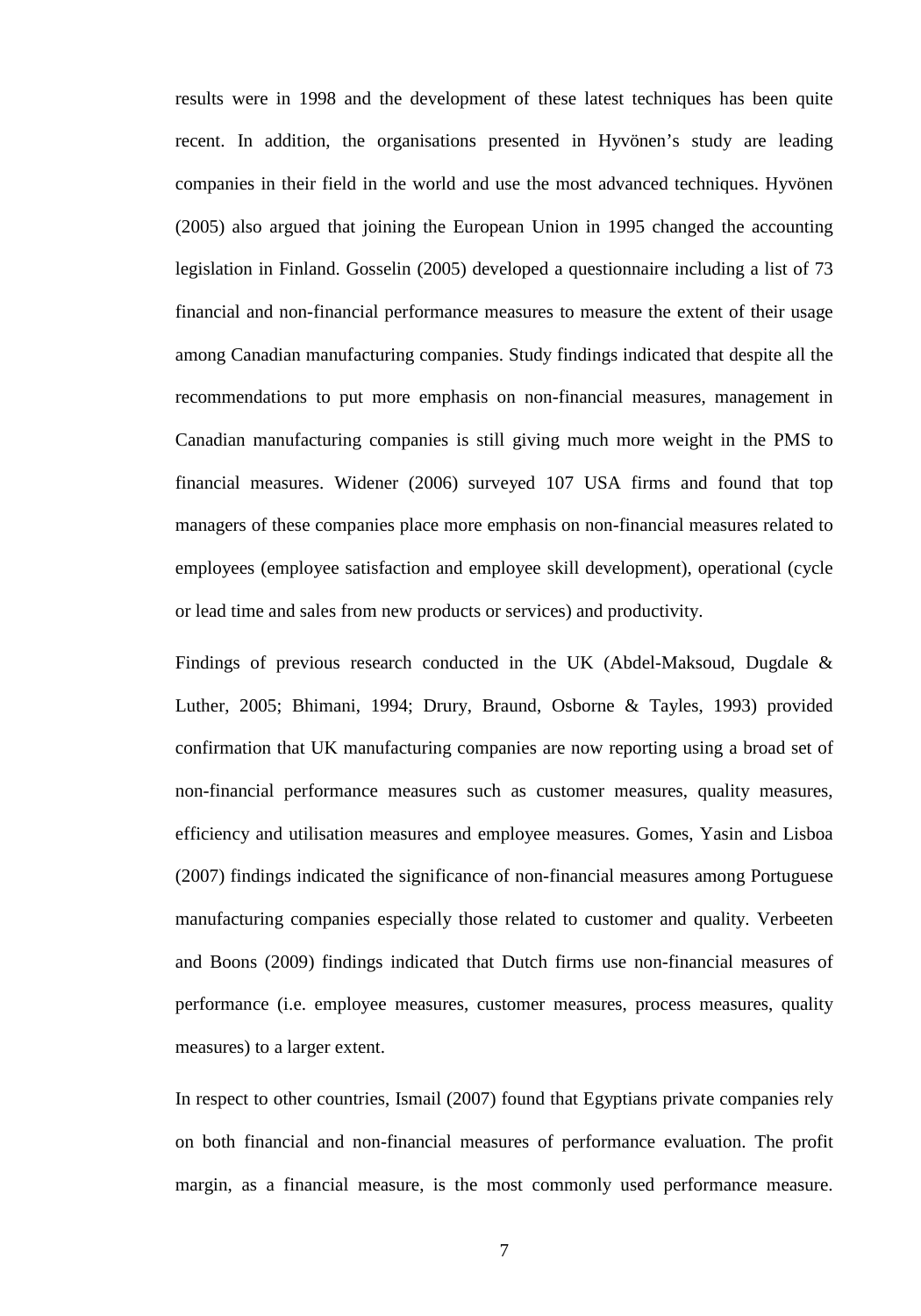Customer satisfaction is the most commonly used non-financial measure of performance evaluation. In China, Xiong et al (2008) conducted a survey of senior executive and senior financial officers of large or mid-size firms. The purpose of the study was to determine the current usage of nine performance measurement criteria among Chinese firms and to analyse the importance of these measures across twelve different uses. The results of the study show that most Chinese firms currently use both financial and nonfinancial measures in their PMS. In particular, the top three performance measurement criteria used are strategy related measures (66.5%), financial measures (63.8%) and objective and subjective measures (62.7%). The bottom three performance measurement criteria are customer oriented measures (49.8%), internal process measures (49.3%) and learning and innovation measures (30.8%). Jusoh, Ibrahim and Zainuddin (2008) found that non-financial measures are used among Malaysian manufacturing companies to a greater extent. For example, the use of customer measures such as on-time delivery, customer response time, number of customer complaints and surveys of customer satisfaction are high among Malaysian manufacturing companies. Furthermore, the study found that Malaysian manufacturing companies place a major weight on the use of internal business process measures but innovation measures do not seem to be widely used.

In the context of Jordan, few studies have investigated non-financial performance practices. The limitations of these studies are that they take the performance measures in aggregate form (Said, HassabElnaby & Wier, 2003). Zwelef and Nour (2005) found that Jordanian banks use both financial and non-financial measures to evaluate their performance. In particular, the study findings indicated that Jordanian banks use financial measures, customer measures, internal business process measures and learning and growth measures. Additionally, Hawamdah (2006) found that Jordanian listed industrial companies use both financial and non-financial performance measures.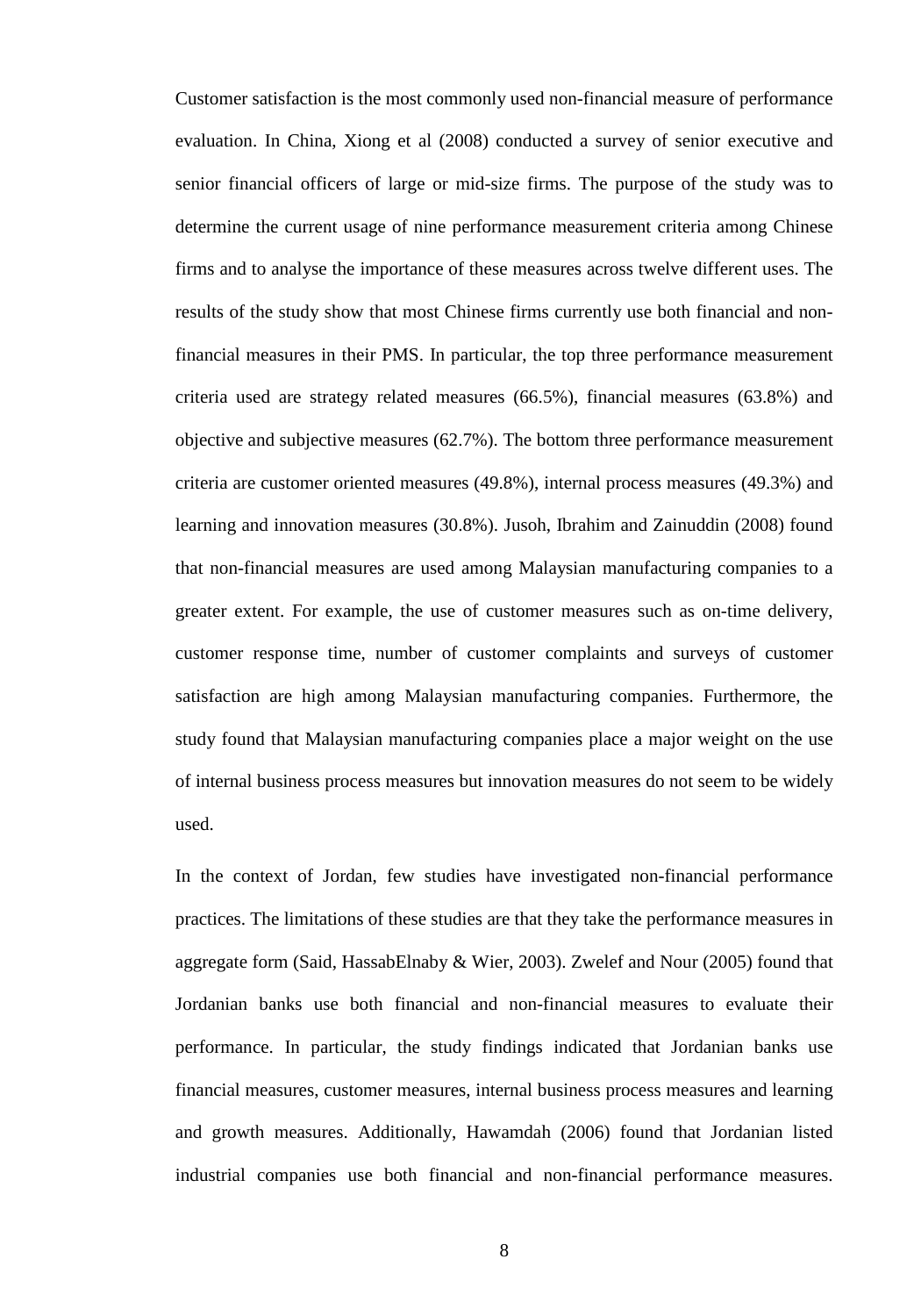Zuriekat (2007) surveyed Jordanian listed manufacturing companies and found that the operational and customer category is used to a larger extent. The results also indicated that innovation, employee, supplier and quality categories are used to a moderate extent but the environment category tends not to be used by Jordanian manufacturing companies. In respect to the Jordanian public sector, Ababneh (2008) found that the customs department pays more attention to the growth and learning dimension of balanced scorecard approach followed by internal process and then customer satisfaction.

This study, however, extends previous research concerning the usage and practices of performance measures by investigating the extent of the use of thirty financial and nonfinancial measures across six categories including financial, internal business process, innovation and learning, customer, community and environment.

### **Importance of performance measures usage**

Effective performance measurement allows a firm to implement sound strategy, guide employee behaviour, assess managerial effectiveness, and provide the basis for employee rewards (Malina & Selto, 2004). The selection of performance measures which are appropriate to a particular company ought to be made in the light of the company's strategic priorities which will have been formed to suit the competitive environment in which it operates and the nature of its business. In choosing an appropriate range of performance measures, it will be necessary to balance them, to make sure that one measure or set of measures of performance is not emphasised to the detriment of others. In this context, Maltz, Shenhar and Reilly (2003, p.199) argued that any prescription for performance measurements should be simple, dynamic, and flexible over time, foster improvement, and be linked to the company's strategy and objectives. Notably, Franco-Santos et al (2007) and Neely, Mills, Platts, Gregory & Richard (1994) argued that deriving performance measures from strategy does not always happen in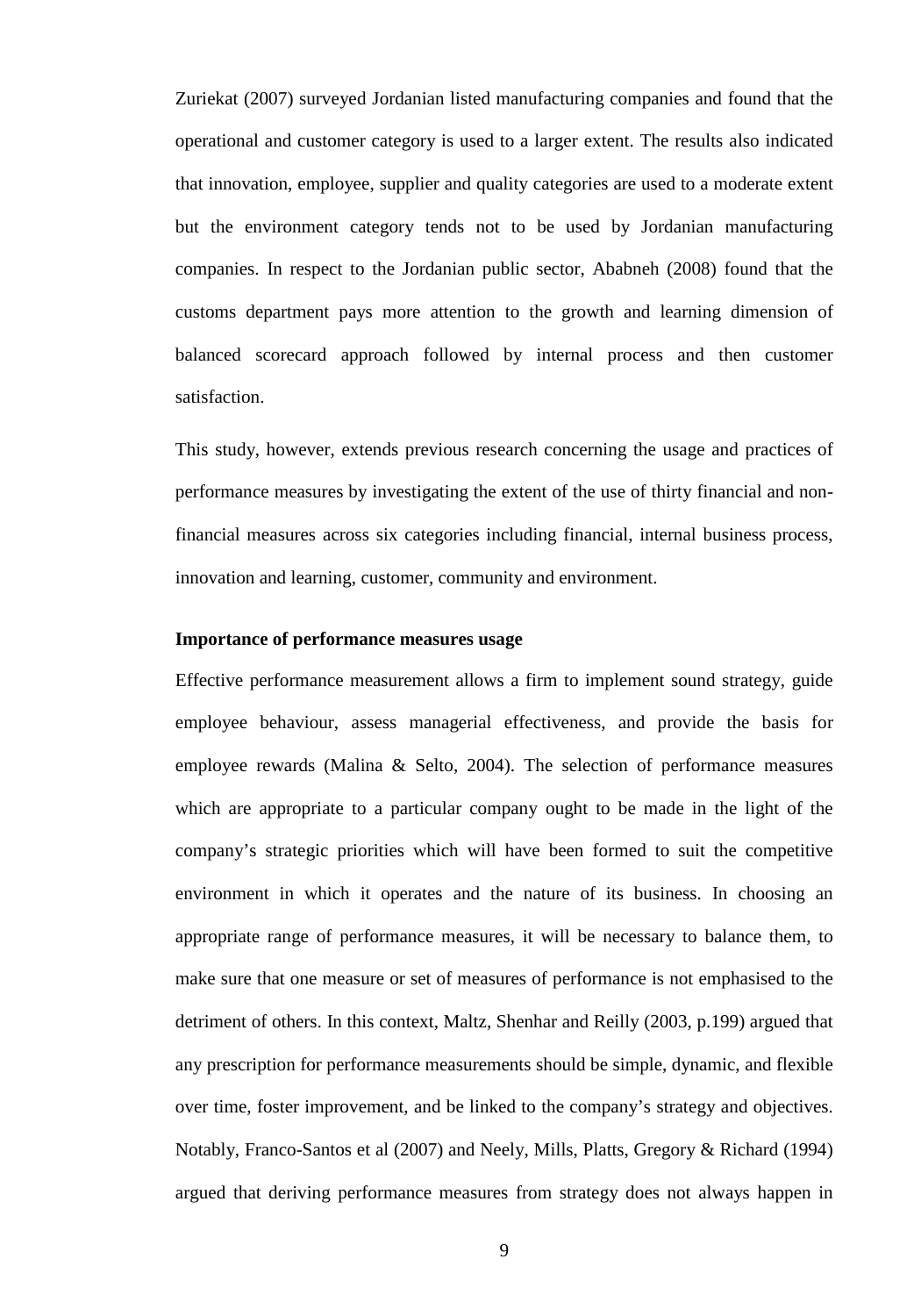reality. Franco-Santos et al (2007, pp. 796-797) argued that there are many measurement systems within businesses that have only operational goals, which may or may not be linked to strategy.

However, Kim, Park and Yoon (1997) argued that a performance measurement should provide timely, accurate feedback on the efficiency and effectiveness of an activity operation in any environment. In this context, Malina and Selto (2004) argued that performance measurement should improve decision-making, reflect system causality, and facilitate communication, learning and creation of new knowledge. Similarly, Hwang, Lee, Liu and Ouyang (2009) argued that PMS play a critical role in evaluating the achievement of firm goals, compensating managers, and developing strategies. The essential function of a PMS is to assess how well the activities within a process, or the outputs of a process, achieve specified goals. This includes a comparison of actual results with a planned goal and an assessment of the extent of any deviation from the standard goal ( Chen, 2008; Ahmad & Dhafr, 2002;).

Empirically, Stivers et al. (1998) examined the importance of 21 non-financial measures in setting company goals in USA and Canada. The study findings indicated that of the 253 responding firms, 235 (92.9%) rated customer satisfaction and delivery performance/customer service as highly important. Product/process quality was rated as highly important by 206 (81.4%) of the responding firms and service quality by 205 (81.0%) of the 253 firms. Thus, customer service measures are perceived to be the most important measures. Market performance and goal achievement also are perceived to be highly important categories. Market share in the market performance categories was rated highly important by 200 (79.1%) of the responding firms. Productivity in the goal achievement category was rated highly important by 211 (83.4%) of the 253 firms. Factors in the innovation and employee involvement categories were perceived to be less important in goal setting. For example employee turnover in the employee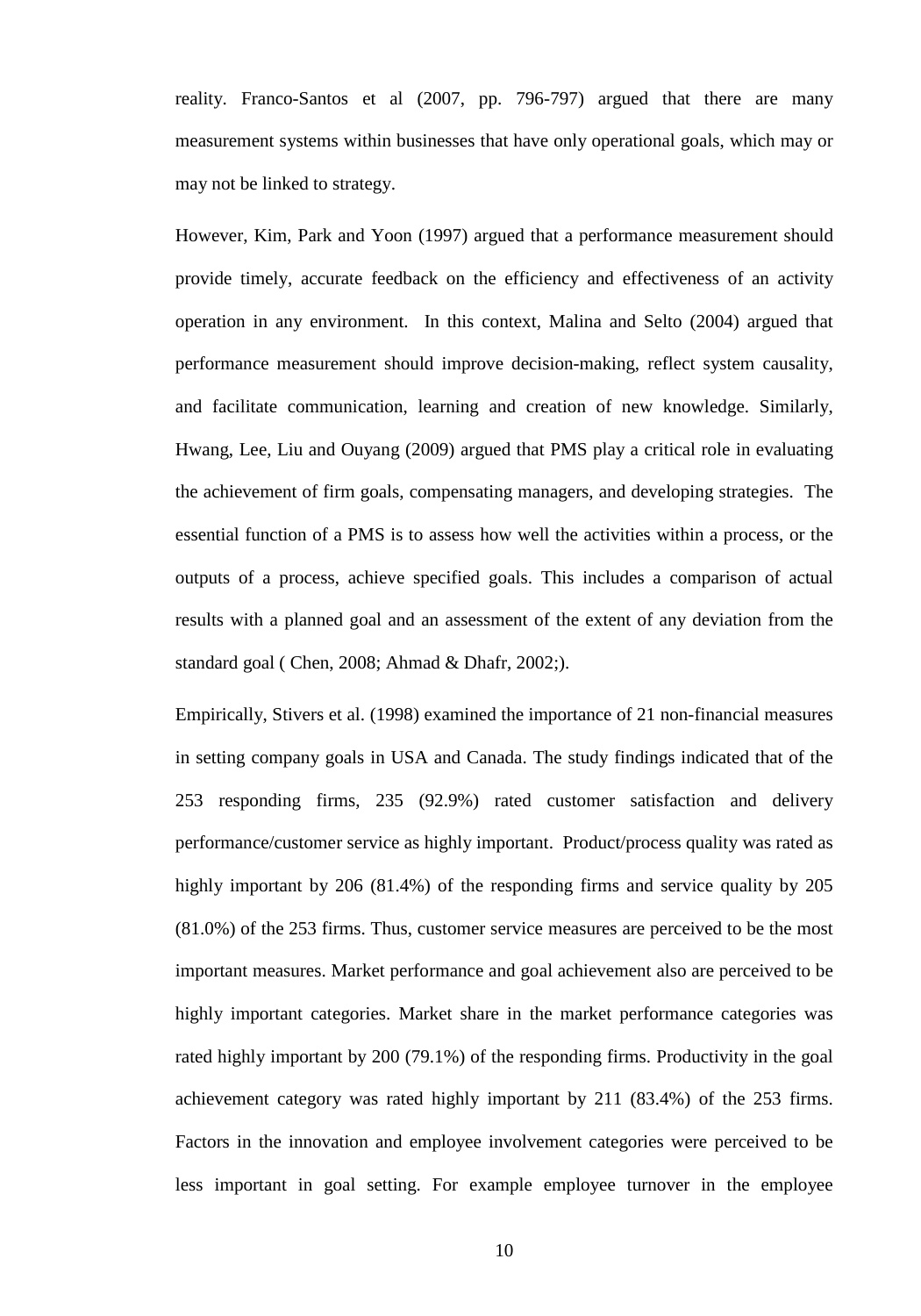involvement category was rated as highly important by only 122 (48.2%) of the 253 firms. However, in this paper an individual measure was identified as highly important if it received a rating of four or greater on the five-point scale of importance.

Xiong et al (2008) conducted a survey of senior executive and senior financial officers of large or mid-size firms. The purpose of the study is to determine the current extent of usage of nine performance measures among Chinese firms and to analyse the importance of these measures across twelve different uses. Findings of the study show that the top four performance measurement effects with a high important score are profit increase (59.5%), motivating employees (54.7%), cost reduction (51.6%) and helping employees understanding enterprise strategy (48.1%). In their study to investigate whether the strategic priorities of an organization are associated with the use and effectiveness of specific performance measures, Verbeeten and Boons (2009) included an additional question on the importance of the performance measures for several goals. Their findings indicated that the PMS is important or very important for: operational decisions (85%), strategic decisions (80%), evaluating economic performance (71%), evaluating managerial performance (70%), rewarding employees (68%) and communication of strategy (50%). In addition, Verbeeten and Boons (2009) investigated whether specific measures are used for specific purposes. Their results indicated that financial and non-financial measures are used more frequently for operational and strategic decisions. On the other hand, budget, return on total capital (ROTC), process and innovation measures are used to a larger extent for incentive purposes. Finally, nonfinancial measures of customer and innovation are more important for the communication of strategy. Veen-Dirks (2010) examined how the importance that is attributed to a variety of financial and non-financial performance measures depends on the following two purposes: periodic evaluation of performance and determination of rewards. The empirical evidence in this study is based on a survey among 84 industrial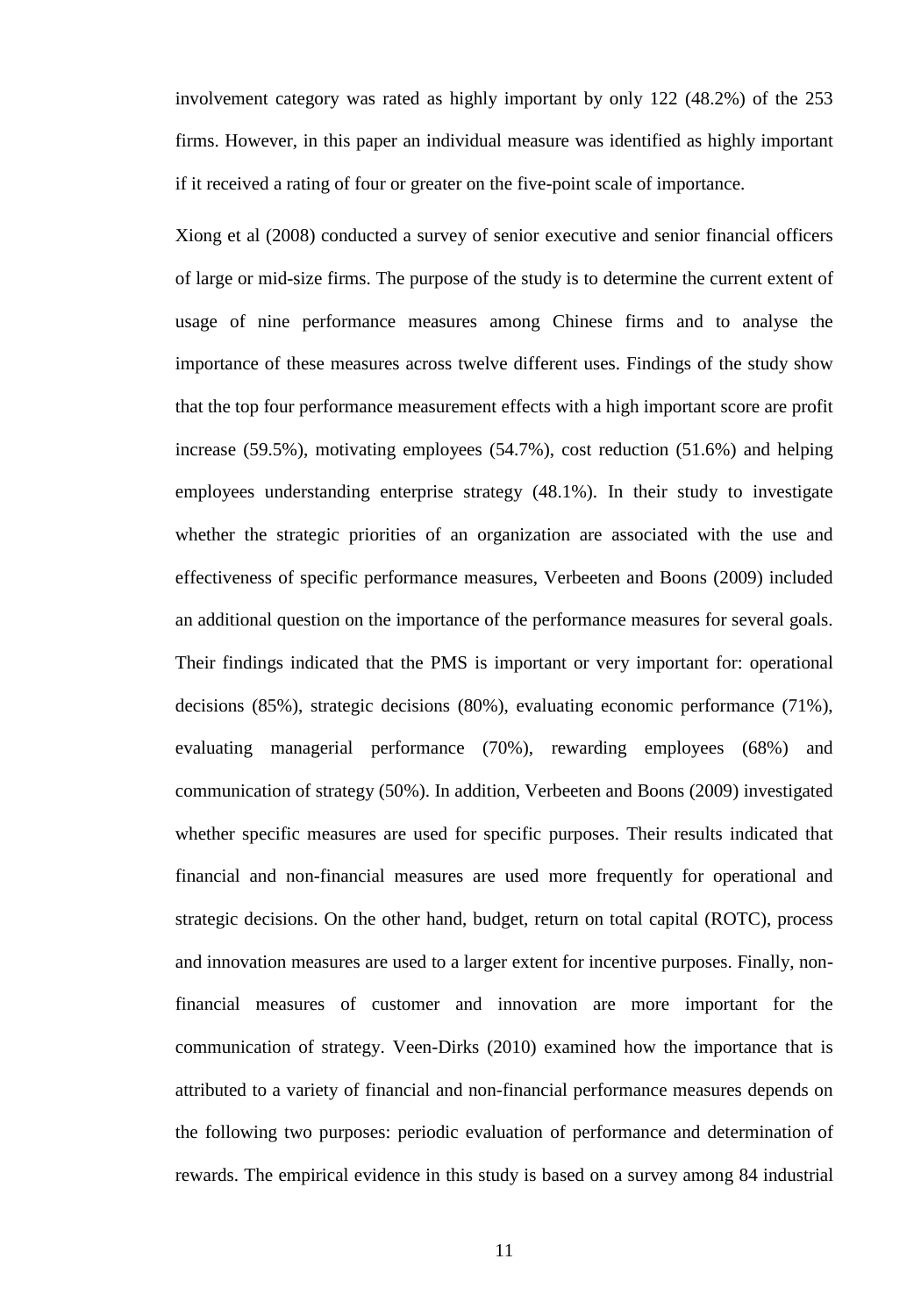companies located in the Netherlands. Multiple interviews were conducted with both production managers and management accountants. The study provides evidence of a higher importance attached to both financial and non-financial performance measures in the periodic evaluation than in the determination of rewards. The results of the studies above indicate that PMS is used for many purposes other than evaluating and rewarding managers (Verbeeten & Boons, 2009).

### **Methodology**

A questionnaire survey was used to determine the performance measurement practices among Jordanian companies and to identify the main purposes of using performance measures. Using the number of workers per establishment for the definition of medium and large enterprises<sup>[1](#page-12-0)</sup>, this study focuses on medium and large industrial companies. Thus, the sample frame includes those industrial companies with 50 employees and above to ensure that the sample companies have a formal PMS (see Hutaibat, 2005; Perera et al, 1997; Van der Stede et al, 2006). The proposed sampling frame consisted of 372 industrial companies. The questionnaires were conducted using financial managers or those in a similar position such as the head of the accounting department, assistant financial manager or management accountant.

Each company was contacted by telephone before sending out the questionnaire to give them some idea of the study's objectives, to invite them to participate in the study and to check the accuracy of postal address details. Based on the results of the telephone calls, the questionnaires were then sent to respondents who agreed to participate in the study by post with a covering letter and a prepaid self-addressed return envelope. Only 27 companies refused to participate in the study. The main reasons cited for not participating were: management policy of non-participation and the lack of time. Another 6 companies were eliminated from the original sample because their phone

<span id="page-12-0"></span><sup>&</sup>lt;sup>1</sup> The medium enterprises are those with 50-249 employees and the large enterprises are those with more than 250 employees (Ministry of Industry and Trade, 2008).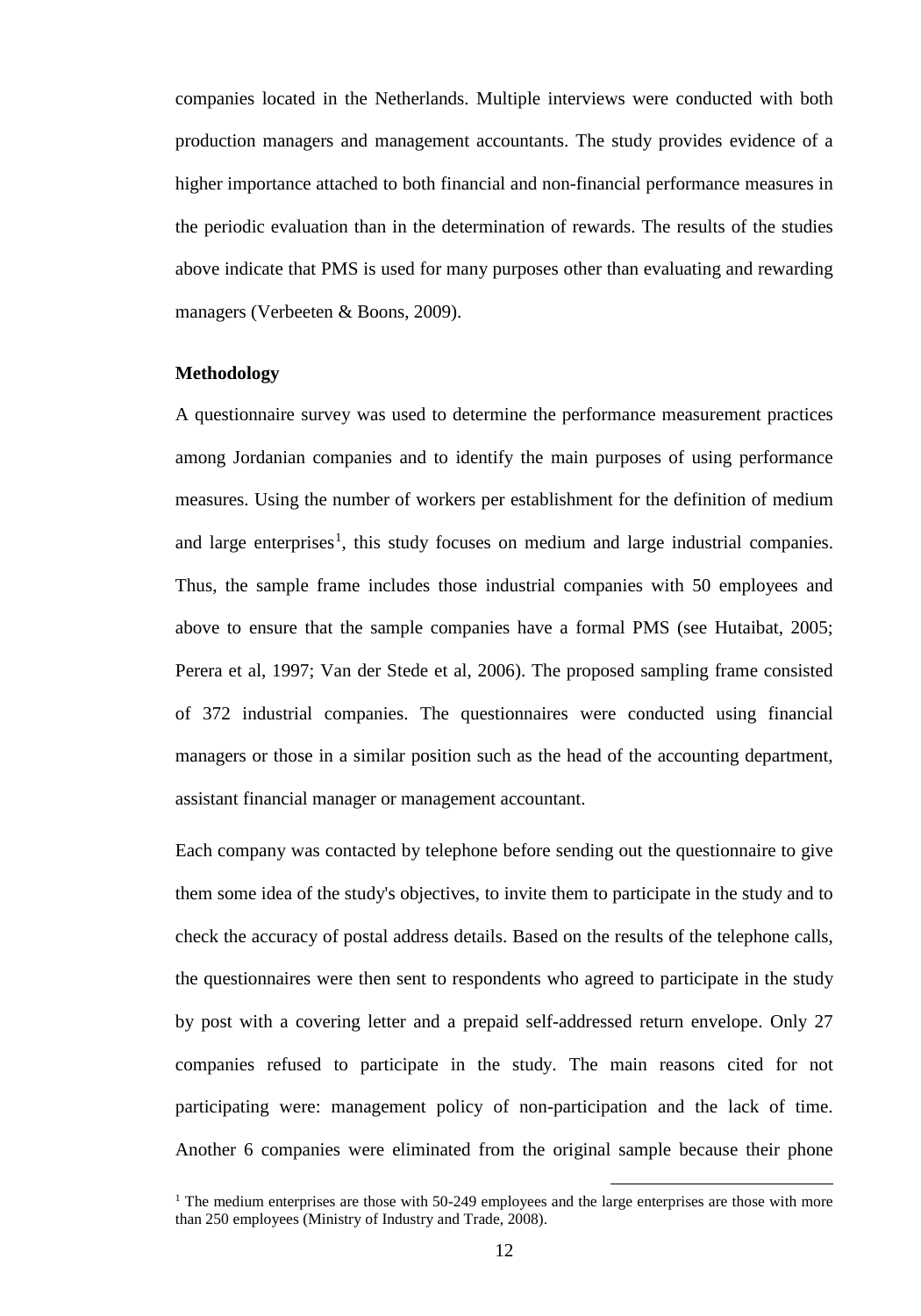numbers were disconnected and they ceased service with the Jordanian Telecommunication Company. Thus, the questionnaire was sent out to 339 companies. The questionnaires were left with the respondent for about ten days to enable completion. Follow-up telephone calls were made. A total of 179 questionnaires were returned including 168 usable questionnaires with a response rate of 49.9%. Details about the number of employees, sales turnover and sector classification are presented in Table 1 (see list of tables at the end of the paper).

The questionnaire was pre-tested based on a pilot study with 15 academics and financial managers of industrial companies in Jordan. The first two sections of the questionnaire include some demographic questions about the organization itself and the respondent. The third section of the questionnaire covered the extent of usage of a diverse set of financial and non-financial measures of performance by Jordanian industrial companies. This section of the questionnaire investigated the extent (i.e. frequency) of usage of a broad set of financial and non-financial measures across six categories including thirty measures drawn from the literature (Jusoh et al, 2008; Lau & Moser, 2008; Iselin, Mia & Sands, 2008; Franco-Santos, 2007; Gomes et al., 2007; Leung, Lam & Cao, 2006; Henri, 2006; Widener, 2006; Ittner et al, 2003; Maltz et al, 2003; Sohn, You, Lee & Lee, 2003; Hoque et al, 2001; Hoque & James, 2000). The choice of these measures was dependent on the criteria of the King Abdullah II award for excellence in private sector (King Abdullah II Center for Excellence, 2009). Furthermore, the choice of these measures was revised as a result of a pilot study. The respondents in the pilot study were given the opportunity to omit and suggest these measures depending on their actual usage. Furthermore, to cover all the measures that an organisation uses, this section also included spaces for participants to list and rate other measures that they use but were not included in the questionnaire (Iselin et al., 2008; Widener, 2006). Consistent with previous research (e.g. Ismail, 2007; Kald & Nilsson, 2000), section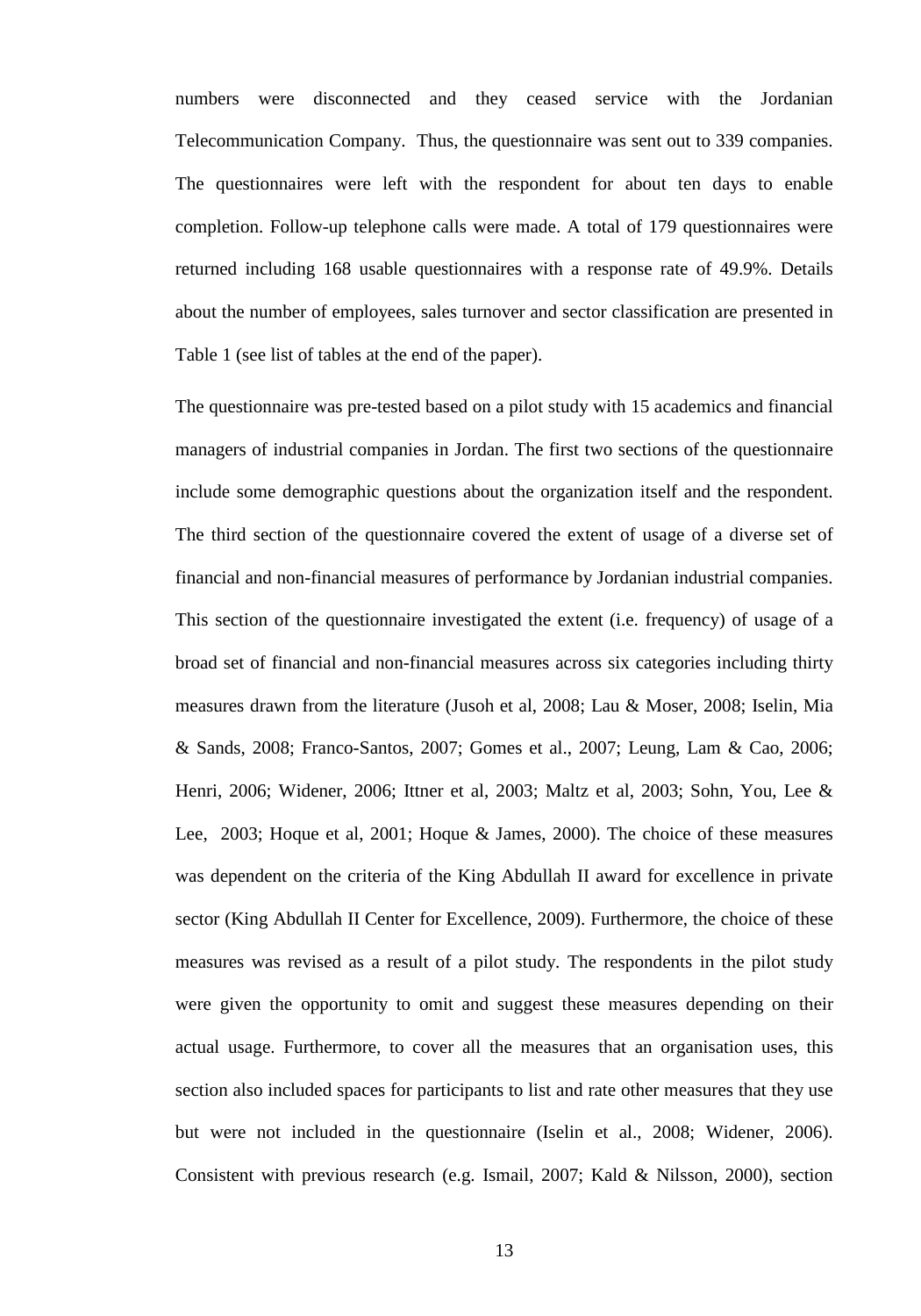four includes ten potential uses for performance measures adapted from the previous literature (Verbeeten & Boons, 2009; Franco-Santos, 2007; Malina & Selto, 2004). Finally, the five-point Likert scale was used in formatting the questionnaire.

## **Insert Table 1 here**

#### **Results and discussion**

### **Performance Measures Practices**

When all 30 performance measures were ranked in terms of their frequency and mean usage<sup>[2](#page-14-0)</sup>, Table 2 (see list of tables at the end of the paper) shows that Jordanian industrial companies are using both financial and non-financial measures. This result is consistent with the findings of previous studies conducted among Jordanian industrial and manufacturing companies (Zuriekat, 2007; Hawamdah, 2006; Hutaibat, 2005) which indicated that Jordanian companies use multiple measures of performance (financial and non-financial). The result is also consistent with the finding of Zwelef and Nour (2005) which was conducted in the Jordanian bank sector. Further, the result is consistent with the findings of previous research (Jusoh et al, 2008; Gomes et al., 2007; Ismail, 2007; Gosselin, 2005). The results presented in the table show that four out of seven financial measures were ranked as "used to a great extent" or "used to a very great extent" by more than 70% of the respondent companies with means ranging from 3.98 to 4.19. These measures include cost per unit produced (79.7%) sales growth (76.2%) operating income (77.4%) and return on investment (70.2). These results are also consistent with that of Joshi (2001) who surveyed large and medium-sized Indian manufacturing and found a high rate usage for financial measures. In addition, ROE and budget variances were ranked as "used to a great extent" or "used to a very great extent" by more than 60% of the respondent companies with means of 3.79 and 3.76

<span id="page-14-0"></span><sup>&</sup>lt;sup>2</sup> The measures are divided into three groups to help discussions: relatively high use (a mean equal or above 3.5), relatively moderate use (a mean equal or above 2.5) and relatively low use (a mean below 2.5) (Al-khatatneh, & Al-Sa'aydeh, 2009; Jänkälä, 2007; Stivers et al, 1998).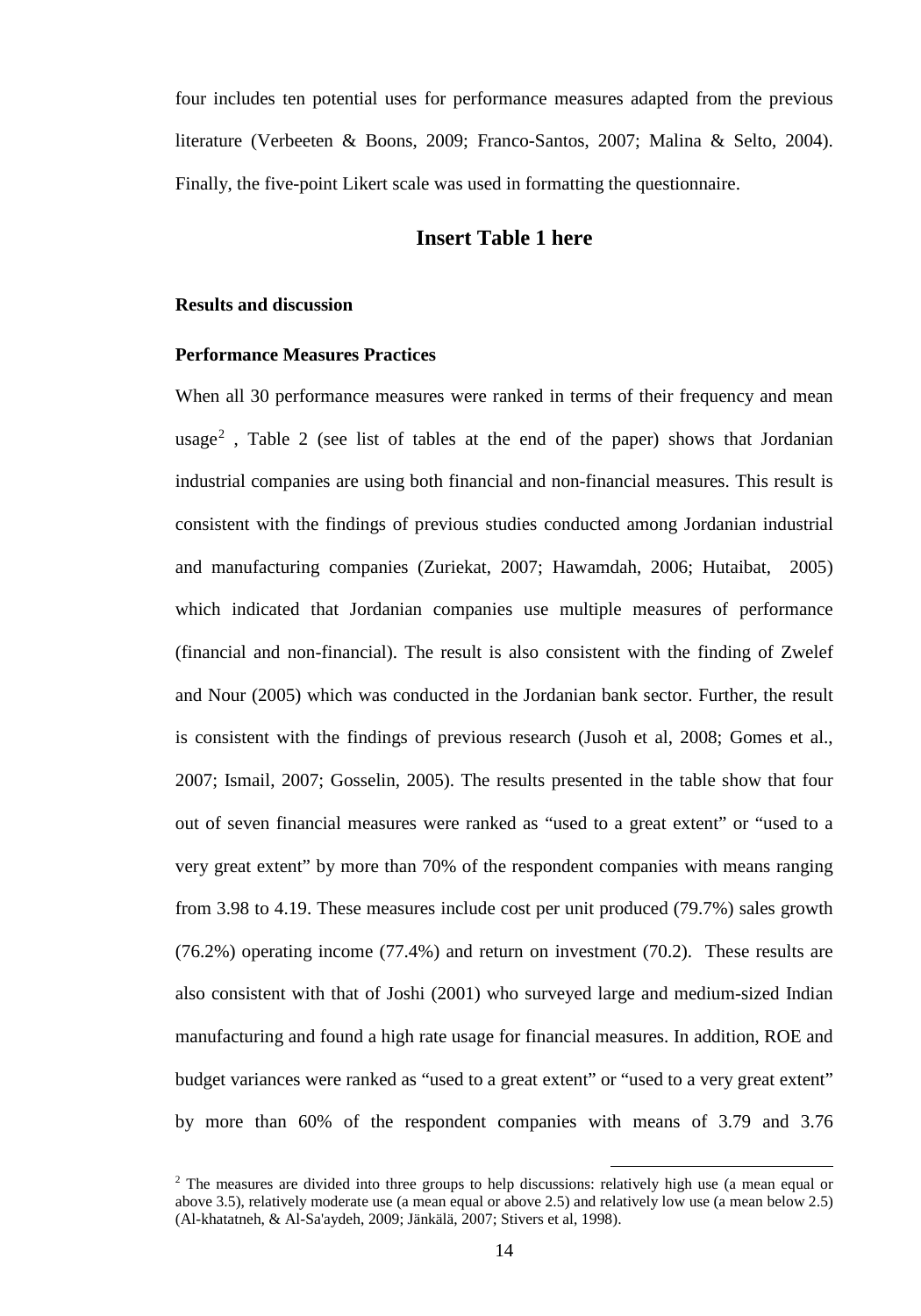respectively. Consistent with the findings of Jusoh et al (2008), EVA is the only financial measure that seems to be used to a small moderate extent among Jordanian industrial companies as it ranked as "used to a great extent" or "used to a very great extent" by only 26.8% with a mean of 2.69. However, previous research has criticised EVA in that it is complex and difficult to use (for example. Jusoh et al, 2008; Ittner & Larcker, 1998;), costly (for example Lovata & Costigan, 2002) and not superior to traditional accounting measures (for example Jusoh et al, 2008; Yeniyurt, 2003). These reasons may also justify the low usage of this measure among Jordanian industrial companies.

Contrary to the findings of Joshi (2001), the results show that Jordanian industrial companies put more emphasis currently on non-financial measures. This result is also consistent with that of previous research (for example Verbeeten & Boons, 2009; Jusoh et al, 2008; Gomes et al., 2007; Widener, 2006; Hyvönen, 2005; Abdel-Maksoud, Dugdale & Luther, 2005; Chenhall & Langfield-Smith, 1998; Bhimani, 1994; Drury et al, 1993). The use of customer measures is high among Jordanian industrial companies. Table 2 shows that customer response time, on-time delivery, customer retention and survey of customer satisfaction are ranked at the top of the list since they were ranked as "used to a great extent" or "used to a very great extent" by 81.5%, 79.7%, 79.2% and 76.8% respectively with means ranging from 4.06 to 4.10. This result is consistent with Jusoh et al (2008) who found that the use of customer measures such as on-time delivery, customer response time, number of customer complaints and survey of customer satisfaction was high among Malaysian manufacturing companies. Similar results were found in studies by Hoque et al (2001) and Stivers et al (1998).

Most of the innovation and learning measures are also common among Jordanian industrial companies especially those measures that focus on employees. Three of the four employee measures were ranked as "used to a great extent" or "used to a very great

15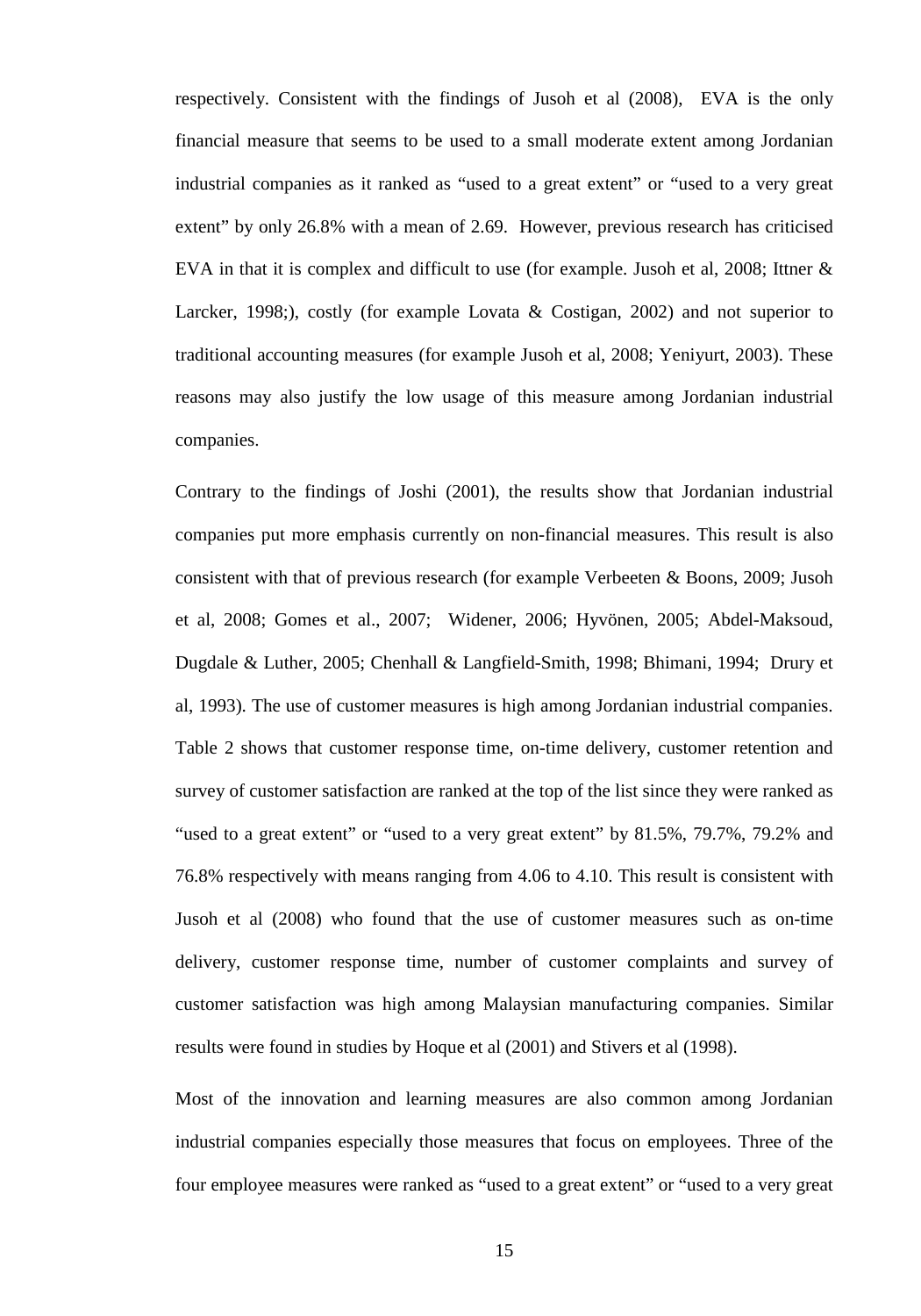extent" by more than 60% of the respondent companies with a mean ranging from 3.73 and 3.89. In particular, the findings indicated that 69.1% of the respondent companies use employee training measure, 61.3% use employee safety measure and 60.7% use employee skill development measure. On the other hand, employee authorisation measure tends to be used to a moderate extent with a mean of 3.01. The number of new product launches is also a common innovation measure among Jordanian industrial companies. It was ranked as "used to a great extent" or "used to a very great extent" by 55.3% of the respondent companies with a mean of 3.54. Time-to-market new products tends to be used to a moderate extent. It was ranked as "used to a great extent" or "used to a very great extent" by 46.4% of the respondent companies with a mean of 3.29. Consistent with the findings of previous research (Jusoh et al, 2008; Hoque et al, 2001; Hoque & James, 2000), the number of new patents was ranked as "used to a great extent" or "used to a very great extent" at the bottom of the list as nominated by 24.4% of the respondents.

The results showed that two of the internal business process measures are commonly used among Jordanian industrial companies. These measures were ranked as "used to a great extent" or "used to a very great extent" by more than 65% of the respondent companies. These measures include labour efficiency variance (70.3%) and defect rates (67.9%). Rate of material scrap loss and manufacturing lead time seems to be used to a moderate extent as they ranked as "used to a great extent" or "used to a very great extent" by 51.8% and 44.0% of the respondent companies respectively.

Jordanian industrial companies place greater emphasis on the use of environment measures. Environmental compliance measure seems to be significantly used by Jordanian industrial companies. This measure was ranked as "used to a great extent" or "used to a very great extent" by 78.5% of the respondent companies with a mean of

16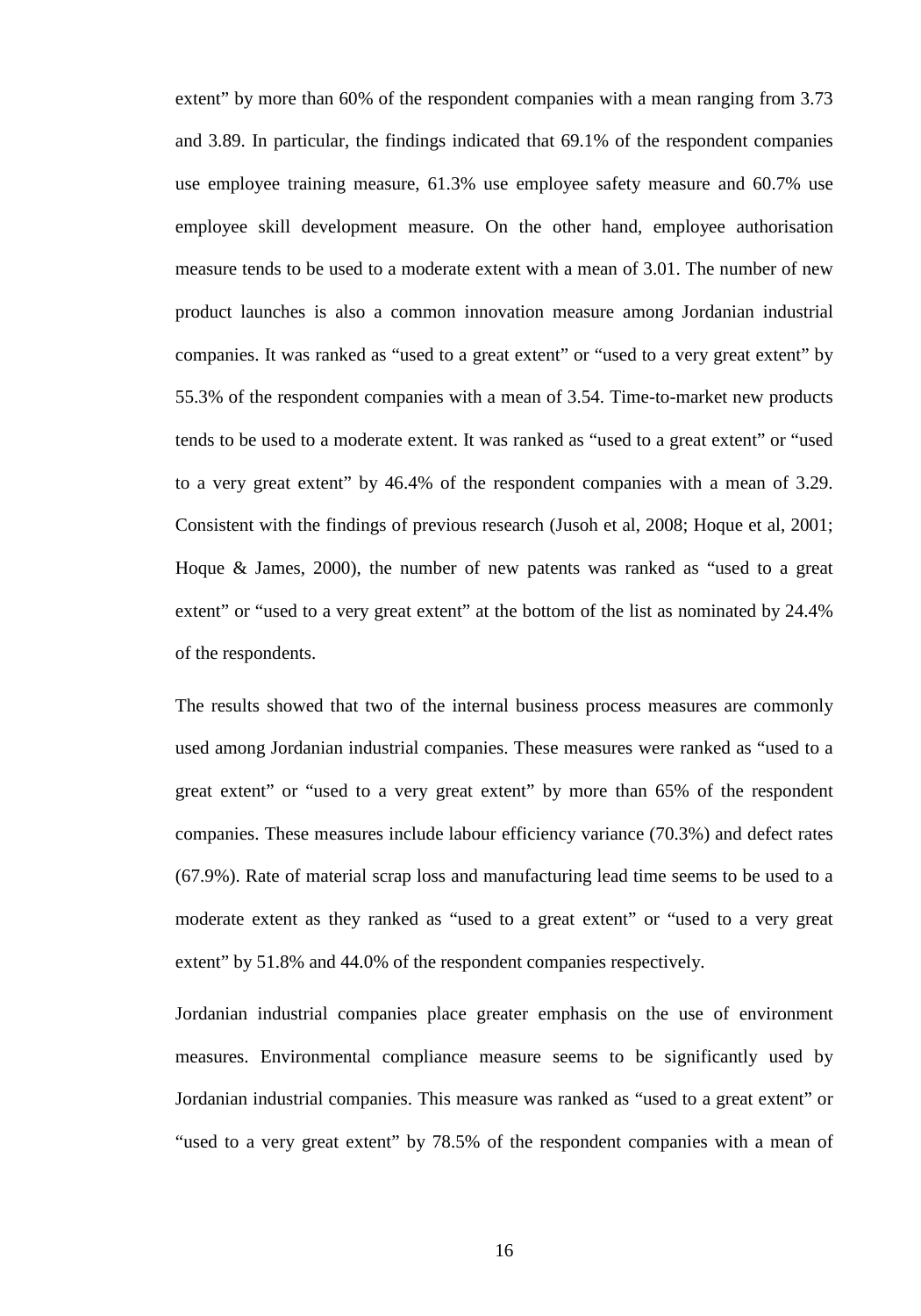4.05. Reducing wastes and emissions and environmental certification were also ranked by 57.2% and 53.0% of the respondents respectively.

Finally, the results indicate that community measures are the lesser used measures among Jordanian industrial companies. Public image was ranked the first among the community measures being reported by 57.1% of respondents as "used to a great extent" or "used to a very great extent" with a mean of 3.54. Community involvement was used only to a moderate extent with 37.5% participants ranking it as "used to a great extent" or "used to a very great extent". Support of charity projects, support of social activities and participation in training and education tend to be ranked at the bottom of the list and used to a small moderate extent as they were ranked as "used to a great extent" or "used to a very great extent" by only 27.3%, 26.2% and 23.2% respectively.

### **Insert Table 2 here**

To identify the perspectives of performance measures, factor analysis with varimax rotation was used. Three items (EVA, Labour efficiency variance and public image) were deleted from the analysis. EVA was deleted due to insignificant factor loading, while labour efficiency variance and public image were deleted due to cross loading (Jusoh et al, 2008; Lau & Sholihin, 2005). From factor analysis, seven component factors were extracted with eigenvalues exceeding 1, explaining a total of 69.32 per cent of the variance. All the Cronbach alpha values are above the 60.0% and ranged from 69.8% to 89.0% (Henri et al, 2006). This result indicated that all the measures were reliable. These results were expected, as all the measures used in the research were based on well- developed questionnaire with high reliability scores from previous studies (for example Jusoh et al, 2008; Maiga & Jacobs, 2003; Hoque & James, 2000). Consistent with the previous research in the field (for example Iselin et al, 2008; Lau & Sholihin, 2005; Maiga & Jacobs, 2003; Hoque et al, 2001; Hoque & James, 2000), the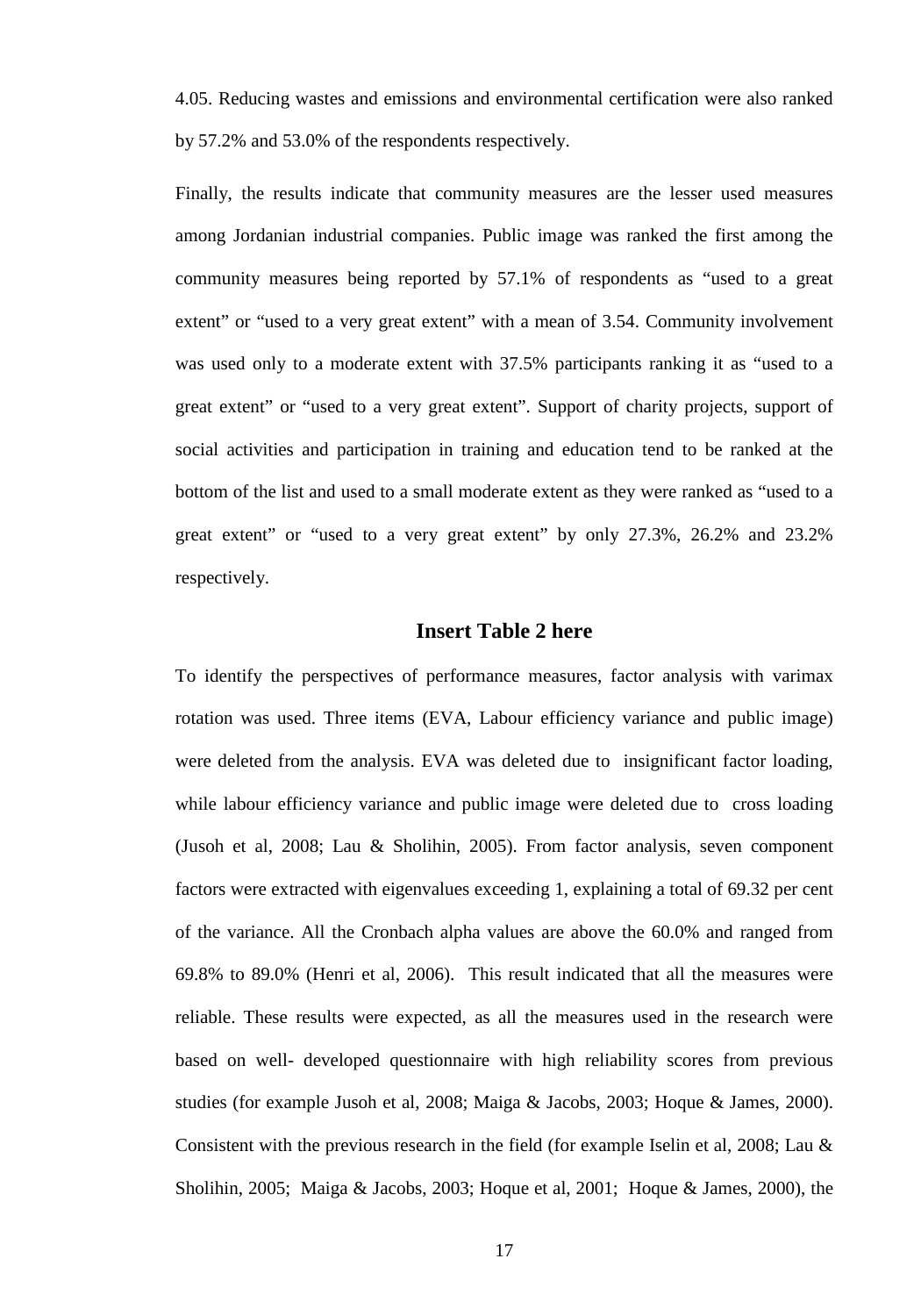first component factor was named financial, the second component factor was named community, the third component factor was named customer, the fourth component factor was named employee, the fifth component factor was named environment, the sixth component factor was named innovation and the seventh component factor was named internal business process.

After factor analysis, descriptive statistics on the seven perspectives are displayed in Table 3. The table shows that responding companies place a major weight on the use of customer measures with a mean of 4.08 followed by financial perspective (4.00), environment perspective (3.71), employee perspective (3.59), internal business process perspective (3.42), innovation perspective (3.07) and community perspective (2.92).

## **Insert Table 3 here**

To understand better the usage of financial and non-financial measures among Jordanian industrial companies, Table 4 shows that, in general, Jordanian companies put more emphasis on the use of financial measures with a mean of 4.00. The table also shows that Jordanian companies use non-financial measures to a considerable extent with a mean of 3.47. Finally, the table shows that Jordanian companies use a diverse set of financial and non-financial measures with a mean of (3.54). This result is consistent with the findings of previous research (Jusoh et al, 2008; Gomes et al, 2007; Ismail, 2007; Gosselin, 2005).

### **Insert Table 4 here**

#### **Aims of Performance Measures Usage**

It has been argued that it is important that researches clarify in their studies the different roles that the performance measures play in the firms they are investigating (Franco-Santos, 2007). Previous research has determined that there are many uses for performance measures. In this context, Moers (2006) measured the importance of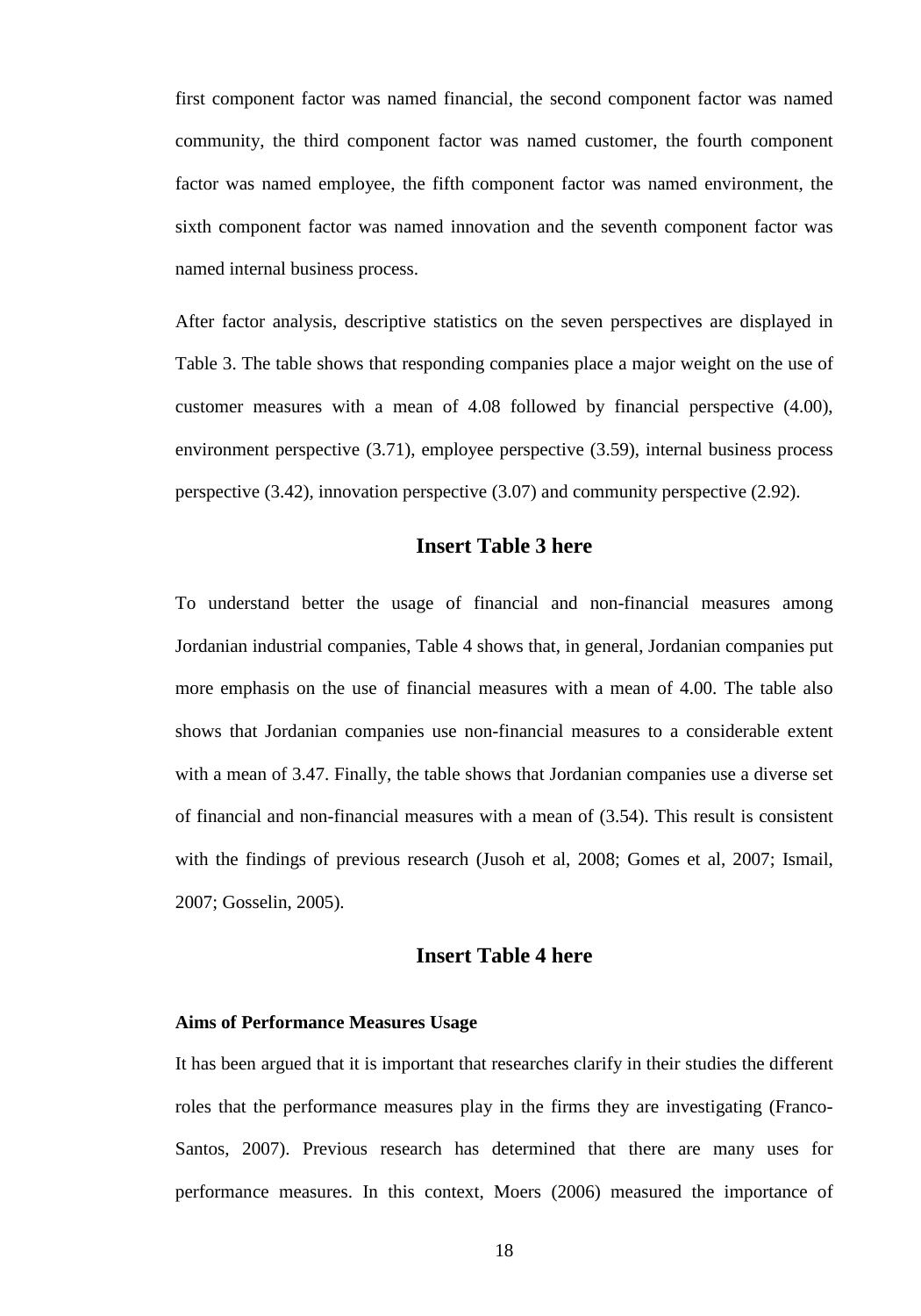performance measures for evaluation purposes, monetary compensation and nonmonetary rewards. Ittner et al (2003) examined a broad set of performance measures use, which include goal setting, capital investment decisions, problem identification, performance evaluation and external disclosure. Henri and Journeault (2008) examined the importance of measurement and use of environmental performance indicators (hereafter EPIs) within Canadian manufacturing firms. In particular, the study examines four uses for EPIs, namely to monitor compliance with environmental policies and regulation, to motivate continuous improvement, to provide data for internal decisionmaking and to provide data for external reporting.

As shown in Table 5 most of the listed purposes of Jordanian industrial companies were ranked as "to a great extent" or " to a very great extent" by more than 50% of the respondent companies with a mean ranging from 3.49 to 4.29. These aims were: comply with legal requirements (85.7%), evaluate organisational performance (88.7%), supervise managers' productivity (78.6%), evaluate managerial performance (75.0%), encourage improvement of business processes (69.6%), reward employees (61.3%), manage operations processes (60.7%) and provide better understanding of the causeeffect relationship (51.2%). Informed decision-making and communicate strategy were ranked at the bottom of the list by 50% or less of respondents.

Although Jordanian companies place more emphasis on the use of performance measures to evaluate organisational and managerial performance, they also use them for other reasons. This finding is consistent with the argument of Verbeeten and Boons (2009) in that the PMS is used for many purposes other than solely evaluating and rewarding managers. The findings indicate that about 85.7% of Jordanian industrial companies use performance measures mainly to comply with legal requirements. This result indicates that Jordanian industrial companies still operate under significant institutional and government controls (Hussain & Gunasekaran, 2002; Hussain &

19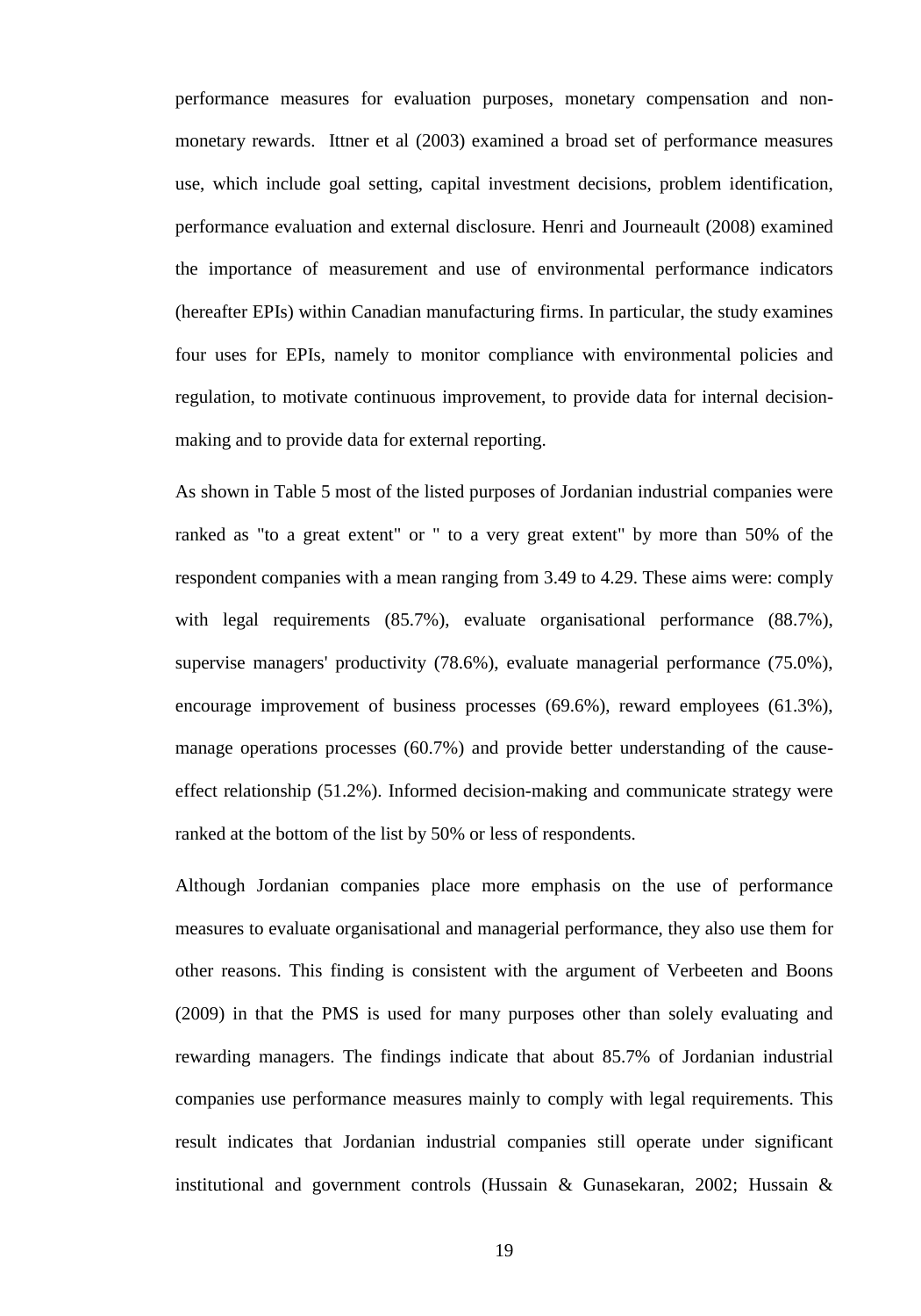Hoque, 2002). There is an opportunity as a result to investigate the effect of some institutional factors on the extent of use of performance measures in Jordan in future research.

The findings also indicate that Jordanian industrial companies put less emphasis on the role of performance measures in providing a better understanding of the cause-effect relationship, informing decision making and communicating strategy as these aims were ranked at the bottom of the list as shown in Table 5. This result indicates that Jordanian companies use a diversity of financial and non-financial performance measures as an improved PMS and not as a strategic PMS (Malmi, 2001). This is because these three aims were identified as important attributes of performance measures in previous research (Hwang et al, 2009; Franco-Santos et al, 2007; Malina & Selto, 2004; Kim et al, 1997). Thus, Jordanian companies should direct their attention to these three aims in future.

In summary, the study findings indicate that Jordanian industrial companies use performance measures primarily to evaluate managerial and organisational performance. They also use performance measures to a significant extent to comply with legal requirements. The results also indicate that Jordanian companies pay less attention to communicating strategic decisions and cause-effect relationship in using these measures.

### **Insert Table 5 here**

### **Conclusion**

Our knowledge about how Jordanian companies use and design performance measurements is very limited. Thus, this study is a preliminary attempt to cover the following two related issues: the extent of performance measures usage and the purposes or aims of their usage. A questionnaire-based survey was used to investigate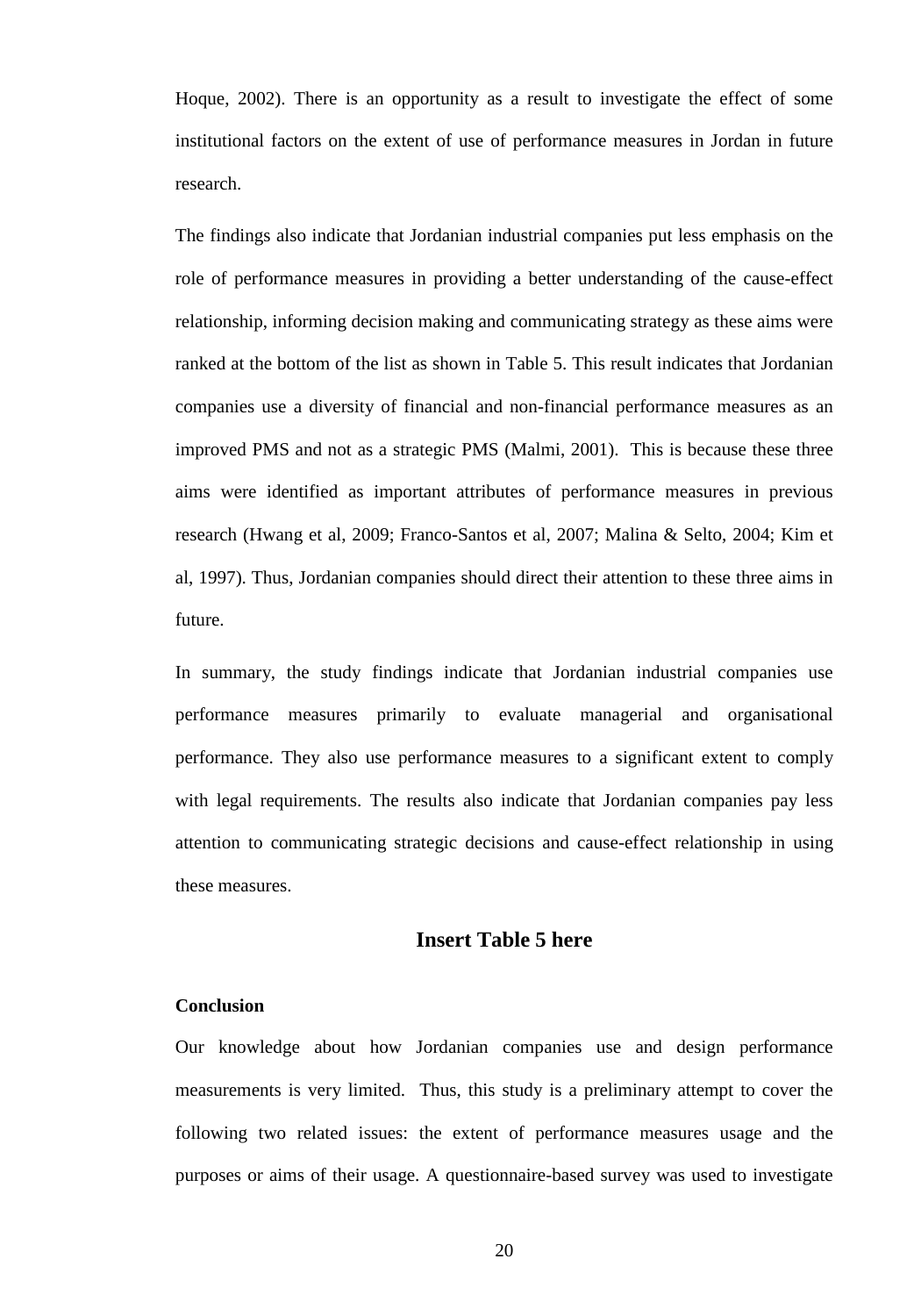these phenomena. The survey findings indicated that Jordanian industrial companies use multiple performance measures in terms of financial and non-financial in their performance measurement systems.

The study findings also indicated that Jordanian industrial companies use performance measurements primarily to evaluate managerial and organizational performance. They also use performance measurement largely to comply with legal requirements. The results also indicated that Jordanian companies pay less attention to the communication of strategic decisions and cause-effect relationship in using these measurements. Consequently, three outcomes can be drawn from these results:

Although Jordanian companies place more emphasis on the use of performance measures to evaluate organisational and managerial performance, they also use them for other reasons. This result supports the idea that the PMS is used for many purposes other than solely evaluating and rewarding managers (Verbeeten & Boons, 2009).

The results indicate that Jordanian industrial companies still operate under significant institutional and government controls since they put more emphasis on using such measures to comply with legal requirements (Hussain & Gunasekaran, 2002; Hussain  $\&$ Hoque, 2002).

The findings indicate that Jordanian industrial companies put less emphasis on the role of performance measures in providing a better understanding of the cause-effect relationship, informing decision making and communicating strategy in comparison with other purposes. This indicates that some Jordanian companies use measurement diversity approach as an improved PMS and not as strategic PMS (Malmi, 2001).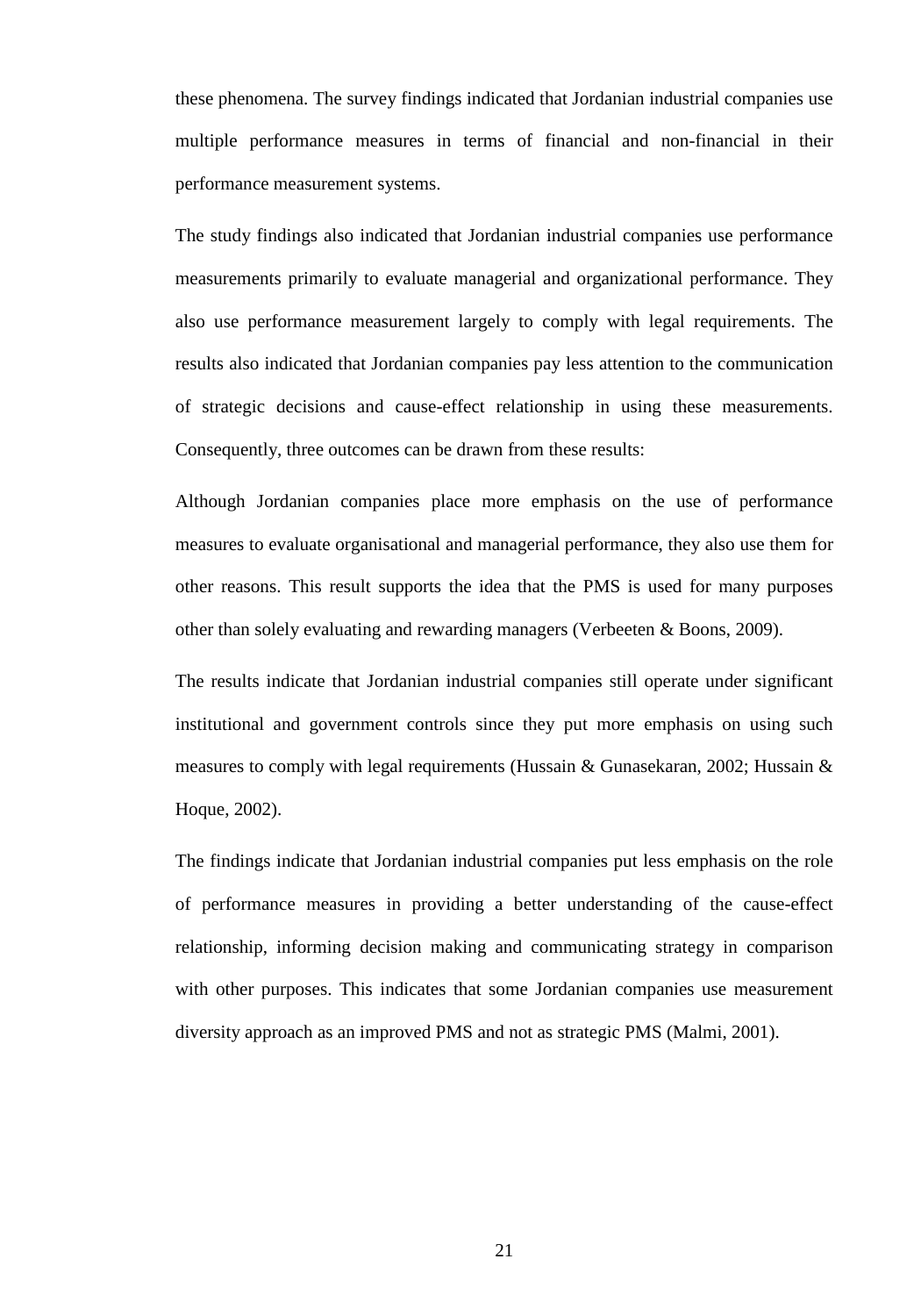# **Tables**

|                                                 | Frequency      | %    |
|-------------------------------------------------|----------------|------|
| <b>Industry classification</b>                  |                |      |
| Textile, clothing and footwear                  | 12             | 7.1  |
| Electrical appliances                           | 7              | 4.2  |
| Plastic and rubber products                     | 18             | 10.7 |
| Food products                                   | 27             | 16.1 |
| Typing, paper and packing                       | 11             | 6.5  |
| Furniture and wooden products                   | 13             | 7.7  |
| Oil and gas industry                            | 1              | 0.6  |
| Chemical/pharmaceutical industry                | 24             | 14.3 |
| Mining and quarrying                            | $\overline{4}$ | 2.4  |
| Tobacco and cigarettes                          | 3              | 1.8  |
| Iron, steel and aluminium industry              | 20             | 11.9 |
| Building materials and construction             | 16             | 9.5  |
| Others include IT products, automotive products | 12             | 7.1  |
| Total                                           | 168            |      |
| <b>Total number of employees</b>                |                |      |
| 50-149                                          | 70             | 41.7 |
| 150-249                                         | 35             | 20.8 |
| 250-499                                         | 41             | 24.4 |
| 500-999                                         | 15             | 8.9  |
| 1000 or grater                                  | 7              | 4.2  |
| Total                                           | 168            |      |
| Annual sales (in million JOD)                   |                |      |
| Less than 1 million                             | 23             | 13.7 |
| 1-less than 10 millions                         | 51             | 30.3 |
| $10 -$ less than 20 millions                    | 23             | 13.7 |
| $20 -$ less than 30 millions                    | 24             | 14.3 |
| $30$ – less than 40 millions                    | 10             | 6.0  |
| $40 -$ less than 80 millions                    | 18             | 10.7 |
| 80 - less than 160 millions                     | 9              | 5.3  |
| 160–lessthan320 millions                        | $\overline{4}$ | 2.4  |
| $320 -$ less than 640 millions                  | $\mathbf{1}$   | 0.6  |
| Above 640 millions                              | $\overline{2}$ | 1.2  |
| Unspecified                                     | 3              | 1.8  |
| Total                                           | 168            |      |

## **Table 1 Profile of the responding firms**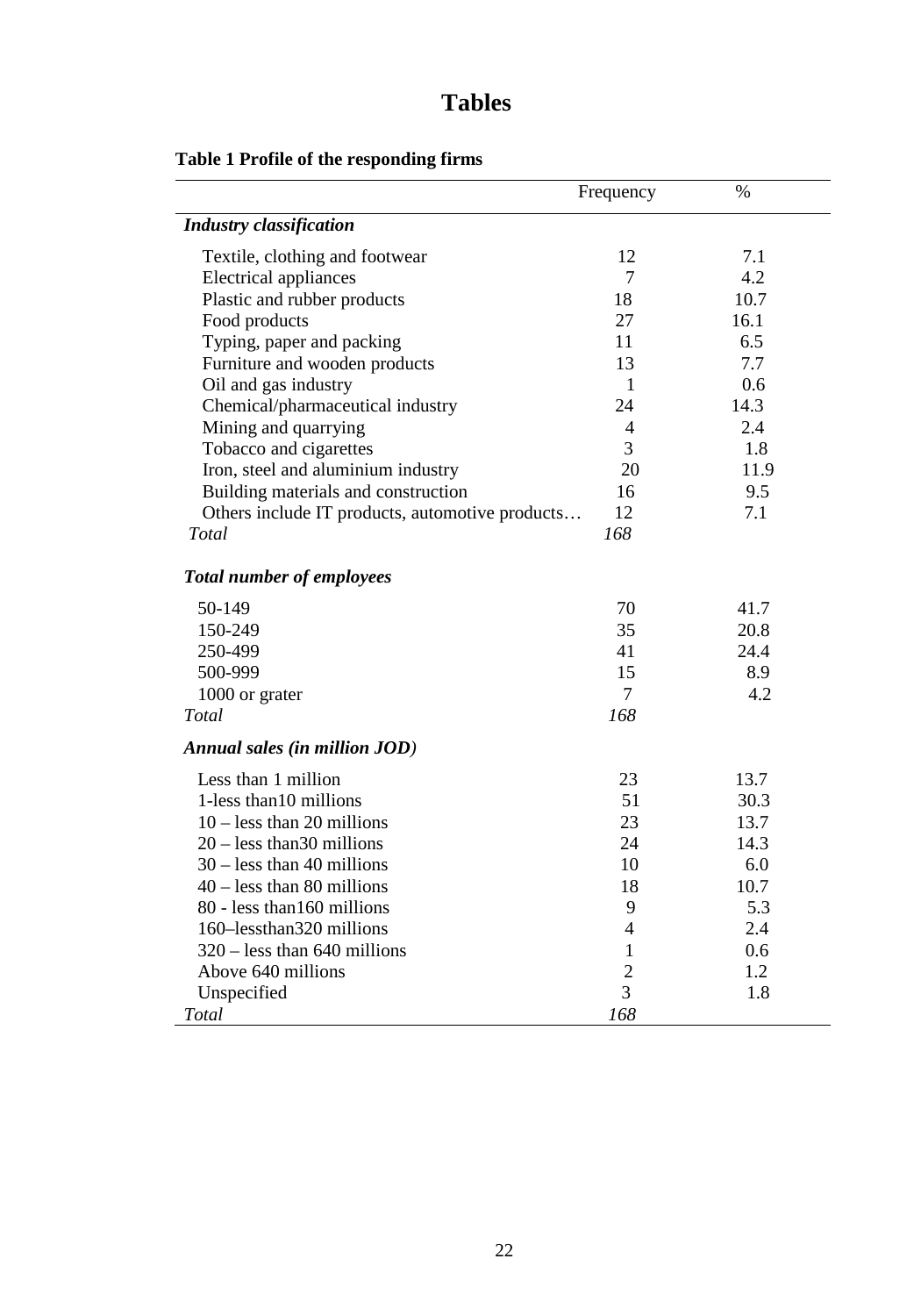| Table 2 Performance measures usage among Jordanian industrial companies |  |  |
|-------------------------------------------------------------------------|--|--|
|-------------------------------------------------------------------------|--|--|

| Code            | Performance<br>measures            | $\frac{0}{0}$<br>rating<br>1 | $\frac{0}{0}$<br>rating<br>2 | $\frac{0}{0}$<br>rating<br>3 | $\frac{0}{0}$<br>rating<br>4 or 5 | <b>Mean</b> | S.D  |
|-----------------|------------------------------------|------------------------------|------------------------------|------------------------------|-----------------------------------|-------------|------|
| C <sub>5</sub>  | Costs per unit<br>produced         | 3.0                          | 0.6                          | 16.7                         | 79.7                              | 4.19        | 0.94 |
| C2              | sales growth                       | 1.2                          | 4.8                          | 17.9                         | 76.2                              | 4.15        | 0.96 |
| C1              | Operating income                   | 1.8                          | 2.4                          | 18.5                         | 77.4                              | 4.13        | 0.92 |
| C19             | Customer response<br>time          | 1.2                          | 1.8                          | 15.5                         | 81.5                              | 4.10        | 0.81 |
| C22             | Customer retention                 | 1.2                          | 5.4                          | 14.3                         | 79.2                              | 4.10        | 0.92 |
| C21             | Survey of customer<br>satisfaction | 0.6                          | 4.2                          | 18.5                         | 76.8                              | 4.07        | 0.87 |
| C20             | On-time delivery                   | 1.2                          | 6.5                          | 12.5                         | 79.7                              | 4.06        | 0.92 |
| C28             | Environmental<br>compliance        | 3.0                          | 2.4                          | 16.1                         | 78.5                              | 4.05        | 0.93 |
| C <sub>3</sub>  | Return on investment<br>(ROI)      | 2.4                          | 4.8                          | 22.6                         | 70.2                              | 3.98        | 1.00 |
| C15             | Employee training                  | 1.2                          | 6.0                          | 23.8                         | 69.1                              | 3.89        | 0.93 |
| C <sub>4</sub>  | Return on Equity<br>(ROE)          | 2.4                          | 8.3                          | 27.4                         | 61.9                              | 3.79        | 1.04 |
| C8              | Defect rates                       | 6.5                          | 6.0                          | 19.6                         | 67.9                              | 3.78        | 1.13 |
| C <sub>6</sub>  | <b>Budget variances</b>            | 3.6                          | 7.1                          | 25.0                         | 64.3                              | 3.76        | 1.03 |
| C17             | <b>Employee Safety</b>             | 1.8                          | 5.4                          | 31.5                         | 61.3                              | 3.73        | 0.91 |
| C16             | Employee skill<br>development      | 1.2                          | 6.5                          | 31.5                         | 60.7                              | 3.73        | 0.91 |
| C11             | Labour efficiency<br>variance      | 4.2                          | 8.3                          | 17.3                         | 70.3                              | 3.72        | 1.00 |
| C30             | Reducing wastes and<br>emissions   | 9.5                          | 7.7                          | 25.6                         | 57.2                              | 3.57        | 1.23 |
| C <sub>23</sub> | Public image                       | 4.2                          | 5.4                          | 33.3                         | 57.1                              | 3.54        | 0.91 |
| C13             | Number of new<br>product launches  | 8.3                          | 5.4                          | 31.0                         | 55.3                              | 3.54        | 1.13 |
| C29             | Environmental<br>certification     | 8.3                          | 8.3                          | 30.4                         | 53.0                              | 3.53        | 1.19 |
| C10             | Rate of material scrap<br>loss     | 8.9                          | 13.1                         | 26.2                         | 51.8                              | 3.36        | 1.15 |
| C14             | Time-to-market new<br>products     | 10.7                         | 10.1                         | 32.7                         | 46.4                              | 3.29        | 1.15 |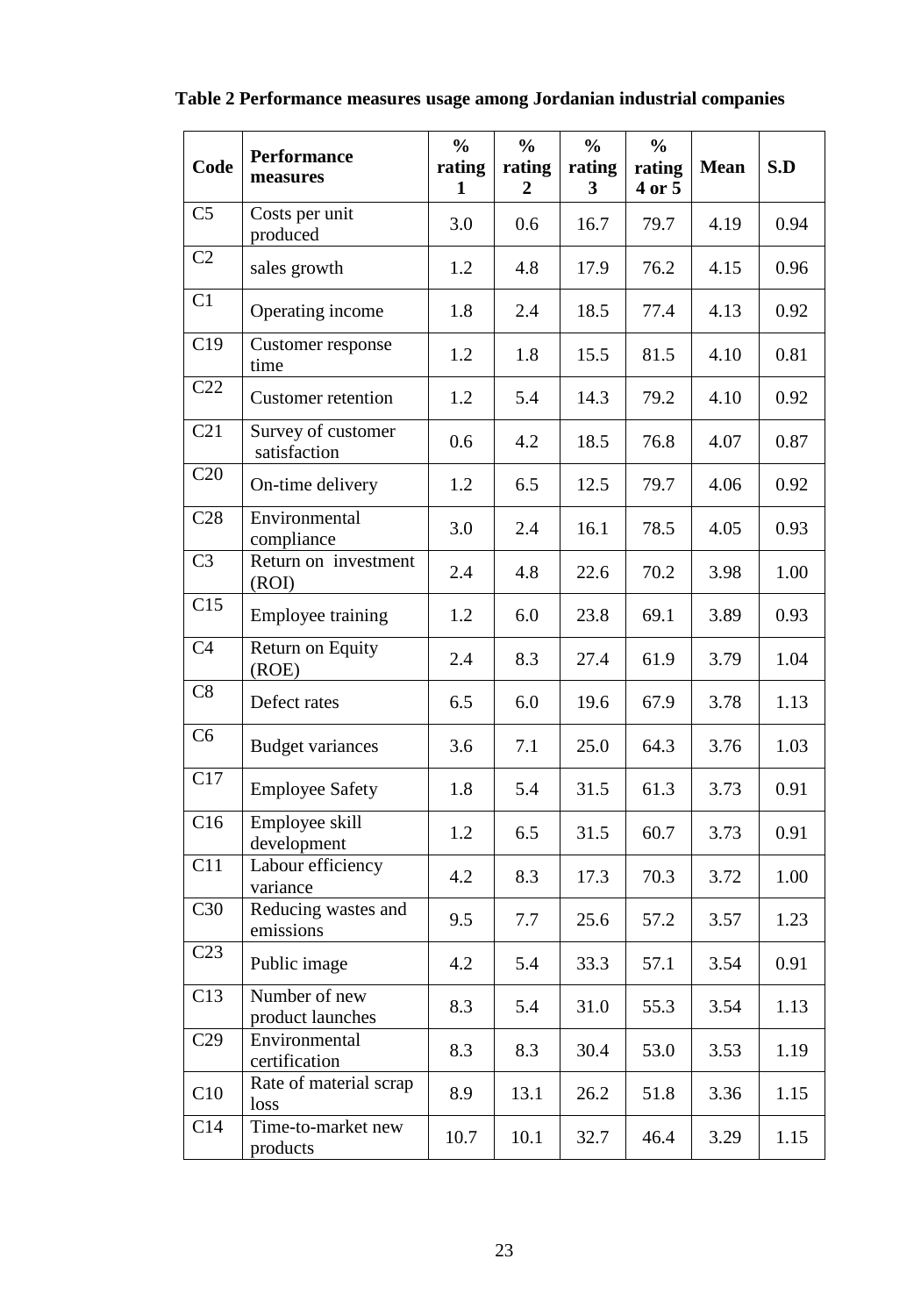| Code            | <b>Performance measures</b>                | $\frac{6}{6}$<br>rating<br>1 | $\frac{0}{0}$<br>rating<br>2 | $\frac{6}{6}$<br>rating<br>3 | $\frac{6}{6}$<br>rating<br>4 or 5 | <b>Mean</b> | S.D  |
|-----------------|--------------------------------------------|------------------------------|------------------------------|------------------------------|-----------------------------------|-------------|------|
| C <sub>24</sub> | Community involvement                      | 7.7                          | 11.9                         | 42.9                         | 37.5                              | 3.15        | 0.96 |
| C9              | Manufacturing lead time                    | 14.9                         | 13.1                         | 28.0                         | 44.0                              | 3.12        | 1.22 |
| C18             | Employee authorization                     | 6.5                          | 22.6                         | 37.5                         | 33.4                              | 3.01        | 0.97 |
| C <sub>26</sub> | Support of social<br>activities            | 8.3                          | 26.8                         | 38.7                         | 26.2                              | 2.88        | 1.01 |
| C27             | Support of charity<br>projects             | 11.3                         | 25.6                         | 35.7                         | 27.3                              | 2.86        | 1.08 |
| C <sub>25</sub> | Participation in training<br>and education | 9.5                          | 26.8                         | 40.5                         | 23.2                              | 2.81        | 0.98 |
| C7              | Economic value added<br>(EVA)              | 17.3                         | 23.8                         | 32.1                         | 26.8                              | 2.69        | 1.06 |
| C12             | Number of new patents                      | 36.3                         | 17.3                         | 22.0                         | 24.4                              | 2.38        | 1.27 |

## **Continued Table 2 Performance measures usage among Jordanian industrial companies**

## **Table 3 Descriptive statistics for the usage of different performance perspectives**

| <b>Performance perspectives</b> | <b>Mean</b> | S.D  |  |  |
|---------------------------------|-------------|------|--|--|
|                                 |             |      |  |  |
| Customer                        | 4.08        | 0.73 |  |  |
| Financial                       | 4.00        | 0.79 |  |  |
| Environment                     | 3.71        | 0.93 |  |  |
| Employee                        | 3.59        | 0.74 |  |  |
| Internal business process       | 3.42        | 0.94 |  |  |
| Innovation                      | 3.07        | 0.94 |  |  |
| Community                       | 2.92        | 0.84 |  |  |

## **Table 4 Descriptive statistics for the usage of financial measures, non-financial measures and all measures**

| <b>Performance measures type</b>        | <b>Mean</b> | S.D  |
|-----------------------------------------|-------------|------|
| Financial measures                      | 4.00        | 0.79 |
| Non-financial measures                  | 3.47        | 0.56 |
| Performance measurement diversity usage | 3.54        | 0.52 |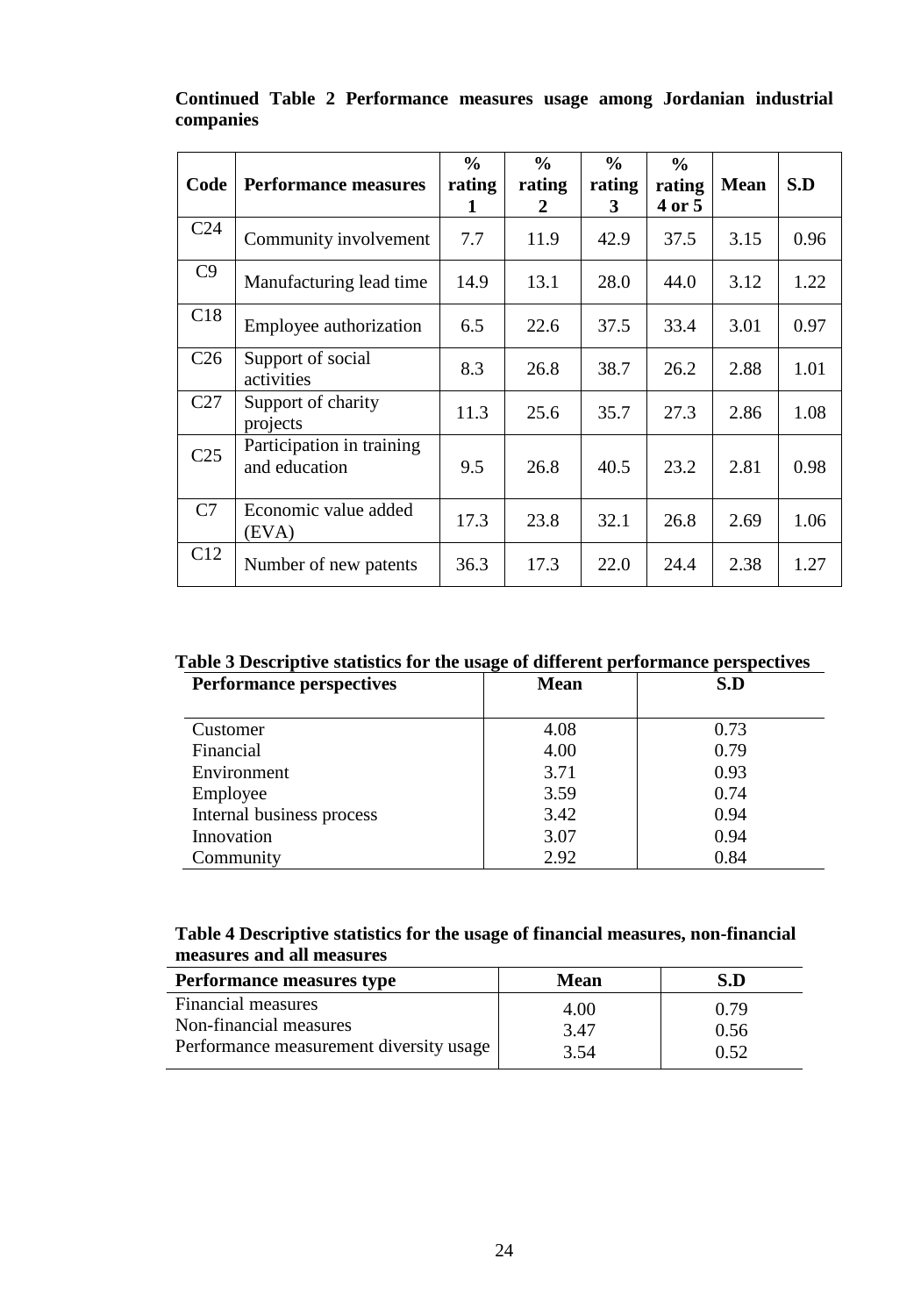| Code           | <b>Purpose of usage</b>              | $\frac{0}{0}$ | $\frac{0}{0}$            | $\frac{0}{0}$ | $\frac{0}{0}$    | <b>Mean</b> | S.D  |
|----------------|--------------------------------------|---------------|--------------------------|---------------|------------------|-------------|------|
|                |                                      | rating<br>1   | rating<br>$\overline{2}$ | rating<br>3   | rating<br>4 or 5 |             |      |
|                |                                      |               |                          |               |                  |             |      |
| D <sub>9</sub> | Comply with legal                    |               |                          |               |                  |             |      |
|                | requirements                         | 0.0           | 2.4                      | 11.9          | 85.7             | 4.29        | 0.77 |
| D1             | Evaluate                             |               |                          |               |                  |             |      |
|                | organisational<br>performance        | 0.0           | 1.8                      | 9.5           | 88.7             | 4.27        | 0.71 |
| D10            | Supervise managers'                  |               |                          |               |                  |             |      |
|                | productivity                         | 0.6           | 3.0                      | 17.9          | 78.6             | 4.04        | 0.80 |
| D2             | Evaluate managerial                  |               |                          |               |                  |             |      |
|                | performance                          | 1.2           | 2.4                      | 21.4          | 75.0             | 4.01        | 0.85 |
| D <sub>6</sub> | Encourage                            |               |                          |               |                  |             |      |
|                | improvement of<br>business processes | 0.0           | 5.4                      | 25.0          | 69.6             | 3.89        | 0.84 |
| D <sub>3</sub> | Reward employees                     |               |                          |               |                  |             |      |
|                |                                      | 1.2           | 5.4                      | 32.1          | 61.3             | 3.80        | 0.94 |
| D <sub>4</sub> | Manage operations                    |               |                          |               |                  |             |      |
|                | processes                            | 1.2           | 6.5                      | 31.5          | 60.7             | 3.67        | 0.86 |
|                |                                      |               |                          |               |                  |             |      |
| D7             | Provide better                       |               |                          |               |                  |             |      |
|                | understanding of the<br>cause-effect | 1.2           | 16.7                     | 31.0          | 51.2             | 3.49        | 1.00 |
|                | relationship                         |               |                          |               |                  |             |      |
| D <sub>5</sub> | Inform decision                      |               |                          |               |                  |             |      |
|                | making                               | 0.6           | 15.5                     | 33.9          | 50.0             | 3.46        | 0.93 |
| D <sub>8</sub> | Communicate strategy                 |               |                          |               |                  |             |      |
|                |                                      | 2.4           | 19.6                     | 28.6          | 49.4             | 3.39        | 1.03 |
|                |                                      |               |                          |               |                  |             |      |

**Table 5 Specific aims of performance measurements**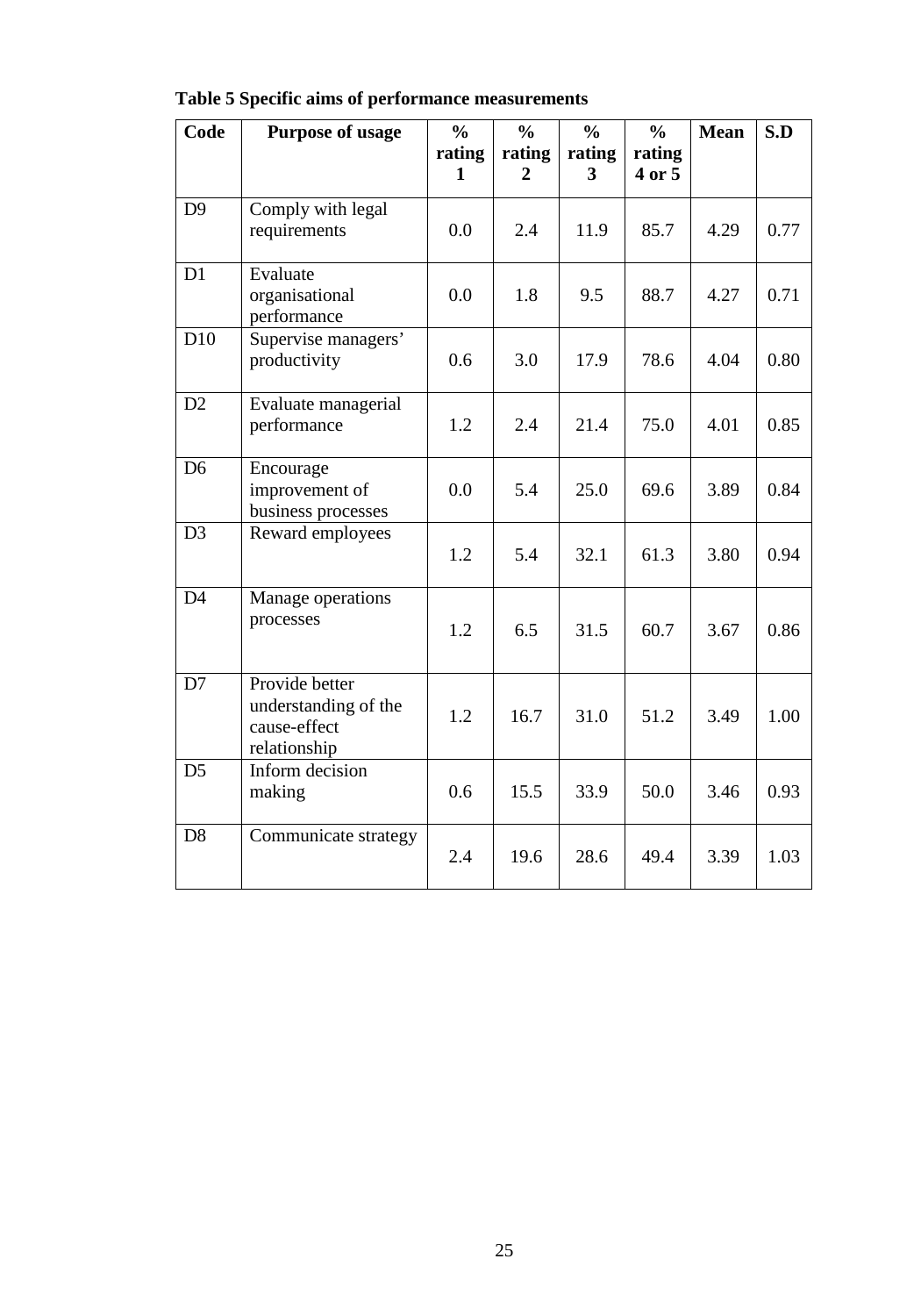#### **References**

- Ababneh, R. (2008). A comprehensive performance evaluation of the Jordanian customs department using the balanced scorecard. *Jordan Journal of Business Administration, 4*(4), 463-484.
- Abdel-Maksoud, A., Dugdale, D., & Luther, R. (2005). Non-financial performance measurement in manufacturing companies. *The British Accounting Review, 37*(3), 261- 297.
- Abernethy, M. A., & Lillis, A. M. (1995). The impact of manufacturing flexibility on management control system design. *Accounting Organizations and Society, 20*(4), 241- 258.
- Ahmad, M. M., & Dhafr, N. (2002). Establishing and improving manufacturing performance measures. *Robotics and Computer-Integrated Manufacturing, 18*(3-4), 171-176.
- Al-Akra, M., Ali, M. J., & Marashdeh, O. (2009). Development of accounting regulation in Jordan. *The International Journal of Accounting, 44*, 163-186.
- Al-khatatneh, W. R., & Al-Sa'aydeh, M. I. (2009). The level of awareness of Jordanian industrial public companies' managers of the significance of the non-financial perspectives (measures) of the balanced scorecard (BSC) in evaluating the performance of their companies. *Jordan Journal of Business Administration*, *5*(1), 1-18.
- Atkinson, A., Balakrisnan, R., Booth, P., Cote, J., Groot, T., Malmi, T.,… Wu, A. (1997). New Directions in Management Accounting Research. *Journal of Management Accounting Research, 9*, 79-108.
- Bhimani, A. (1994). Monitoring performance measures in UK manufacturing companies. *Management Accounting, 72* (1), 34-36.
- Bourne, M., Neely, A., Mills, J., & Platts, K. (2003). Implementing performance measurement systems: a literature review. *International Journal of Business Performance Management, 5*(1), 1-24.
- Braam, G. J. M., & Nijssen, E. J. (2004). Performance effects of using the Balanced Scorecard: a note on the Dutch experience. *Long Range Planning, 37*, 335-349.
- Brignall, S. (2007). A financial perspective on performance Management. *The Irish Accounting Review, 14*(1)*,* 15-29.
- Burgess, T. F., Ong, T. S., & Shaw, N. E. (2007). Traditional or contemporary? The prevalence of performance measurement system types. *International Journal of Productivity and Performance Management, 56*(7), 583-602.
- Chen, C. C. (2008). An objective-oriented and product-line-based manufacturing performance measurement. *International Journal of Production Economics, 112*(1), 380-390.
- Chenhall, R. H., & Langfield-Smith, K. (1998). Adoption and benefits of management accounting practices: an Australian study. *Management Accounting Research, 9*, 1-19.
- Chenhall, R. H., & Langfield-Smith, K. (2007). Multiple Perspectives of Performance Measures. *European Management Journal, 25*(4), 266-282.
- Chow, C. W., & Van der Stede, W. A. (2006). The Use and usefulness of Nonfinancial Performance Measures. *Management Accounting Quarterly, 7*(3), 1-8.
- Drury, C., Braund, S., Osborne, P., & Tayles, M. (1993). A survey of management accounting practices in UK manufacturing companies. *The Charted Association of Certified Accountants, Certified Research Report, 32*, 1-83.
- Dunk, A. S. (2005). Financial and non-financial performance: the influence of quality of information system information, corporate environmental integration, product innovation, and product quality. *Advances in Management Accounting, 14*, 91-114.
- Fisher, J. (1995). Contingency-based research on management control systems: Categorization by level of complexity. *Journal of Accounting Literature, 14*, 24 - 53.
- Fisher, J. (1998). Contingency Theory, Management Control Systems and Firm Outcomes: Past results and future directions. *Behavioural Research in Accounting, 10*, 47 - 64.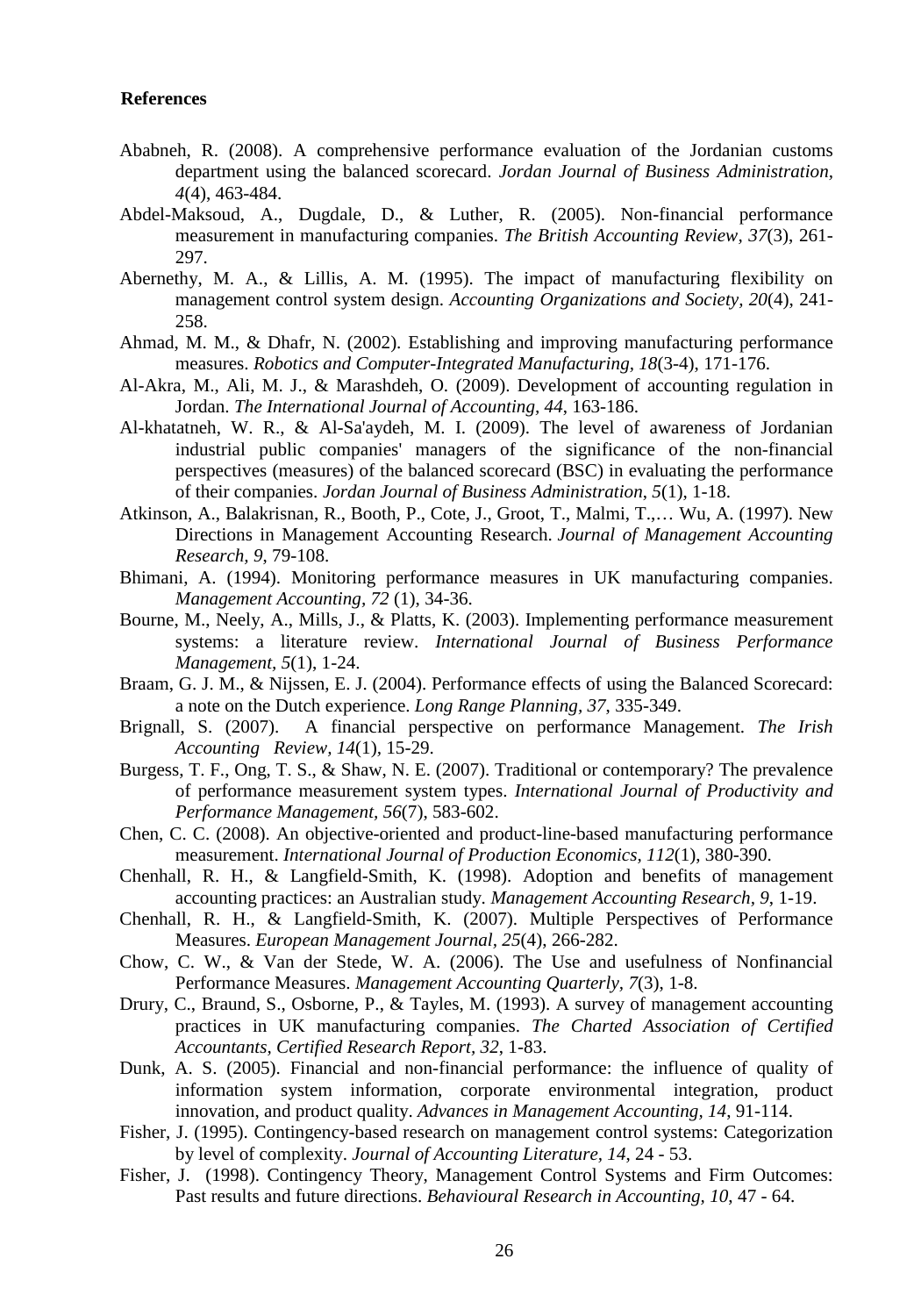- Franco-Santos, M. (2007). *The Performance Impact of Using Measurement Diversity in Executives' Annual Incentive Systems.* Unpublished PhD thesis, Cranfield University, Cranfield, UK.
- Franco-Santos, M., Kennerley, M., Micheli, P., Martinez, V., Mason, S., Marr, B.,… Neely, A. (2007). Towards a definition of a business performance measurement system. *International Journal of Operations & Production Management, 27*(8), 784-801.
- Ghalayini, A. M., & Noble, J. S. (1996). The changing basis of performance measurement. *International Journal of Operations & Production Management, 16*(8), 63-80.
- Gomes, C. F., Yasin, M. M., & Lisboa, J. V. (2007). An empirical investigation of manufacturing performance measures utilization: The perspectives of executives and financial analysts. *International Journal of Productivity and Performance Management, 56*(3), 187-204.
- Gosselin, M. (2005). An empirical study of performance measurement in manufacturing firms. *International Journal of Productivity and Performance Management, 54*(5/6), 419-437.
- Govindarajan, V. (1988). A contingency approach to strategy implementation at the businessunit level: Integrating administrative mechanisms with strategy. *Academy of Management Journal, 31*(4), 828-853.
- Hall, M. (2008). The effect of comprehensive performance measurement systems on role clarity, psychological empowerment and managerial performance. *Accounting, Organizations and Society, 33*, 141-163.
- Hawamdah, M. ( 2006). *Usage and utilization of the balanced scorecard. Empirical study on Jordanian Industrial Companies*. Unpublished Master Thesis, Yarmouk University, Jordan.
- Henri, J. F. (2006). Organizational culture and performance measurement systems. *Accounting, Organizations and Society, 31*, 77-103.
- Henri, J. F., & Journeault, M. (2008). Environmental performance indicators: An empirical study of Canadian manufacturing firms. *Journal of Environmental Management, 87*(1), 165-176.
- Hertenstein, J. H., & Plat, M., B. (1998). Why product development teams need management accountants. *Management Accounting*, *10*, 50-55.
- Hoque, Z., Mia, L., & Alam, M. (2001). Market competition, computer-aided manufacturing and use of multiple performance measures: an empirical study. *The British Accounting Review, 33*(1), 23-45.
- Hoque, Z., & James, W. (2000). Linking balanced scorecard measures to size and market factors: Impact on Organizational Performance. *Journal of Management Accounting Research, 12*, 1-17.
- Hussain, M., & Gunasekaran, A. (2002). Non-financial management accounting measures in Finnish financial institutions. *European Business Review, 14*(3), 210-229.
- Hussain, M., & Hoque, Z. (2002). Understanding non-financial performance measurement practices in Japanese banks. A new institutional sociology perspective. *Accounting, Auditing & Accountability Journal, 15*(2), 162-183.
- Hutaibat, K. A. (2005). *Management Accounting practices in Jordan: a contingency approach.* Unpublished PhD Thesis, University of Bristol, Bristol, UK.
- Hwang, D. Y., Lee, A. C., Liu, C. -C., & Ouyang, L. (2009). Balanced Performance Index and Its Implications: Evidence from Taiwan's Commercial Banks. *Review of Pacific Basin Financial Markets and Policies, 12*(1), 27-62.
- Hyvönen, J. (2005). Adoption and benefits of management accounting systems: Evidence from Finland and Australia. *Advances in International Accounting, 18*, 97-120.
- Iselin, E. R., Mia, L., & Sands, J. (2008). The effects of the balanced scorecard on performance: The impact of the alignment of the strategic goals and performance reporting. *Journal of General Management, 33*(4), 71-85.
- Ismail, T. H. (2007). Performance evaluation measures in the private sector: Egyptian practice. *Managerial Auditing Journal, 22*(5), 503-513.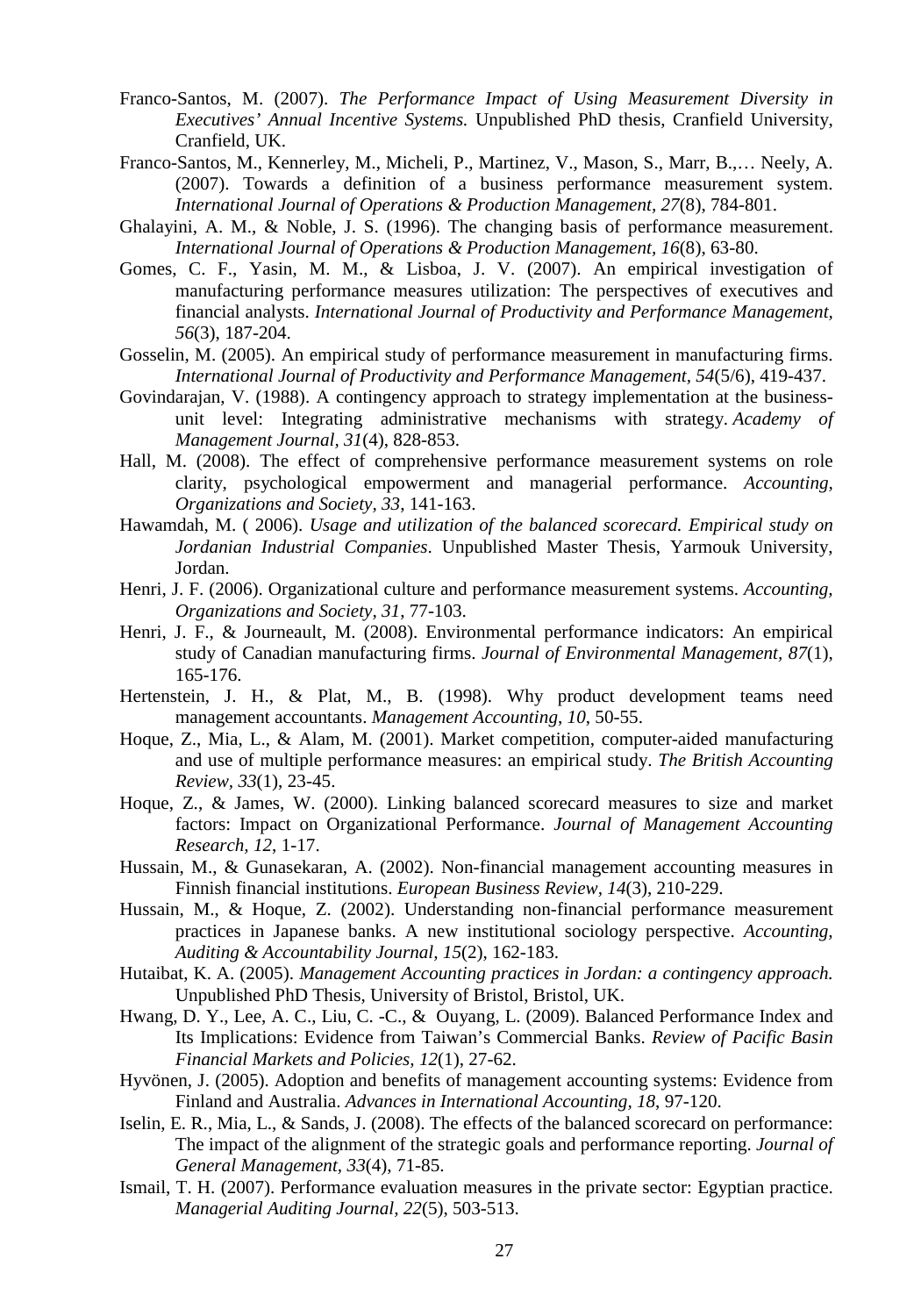- Ittner, C. D., & Larcker, D. F. (1998). Innovations in performance measurement: Trends and research implications. *Journal of Management Accounting Research, 10*, 205-238.
- Ittner, C. D., Larcker, D. F., & Randallb, T. (2003). Performance implications of strategic performance measurement in financial services firms. *Accounting, Organizations and Society, 28*, 715-741.
- Jänkälä, S. (2007). *Management control systems (MCS) in the small business context. Linking effects of contextual factors with MCS and financial performance of small firms.* Unpublished PhD Thesis, University of Oulu, Oulu, Finland.
- Jusoh, R., Ibrahim, D. N., & Zainuddin, Y. (2008). The performance consequence of multiple performance measures usage: evidence from the Malaysian manufacturers. *International Journal of Productivity and Performance Management, 57*(2), 119-136.
- Kald, M., & Nilsson, F. (2000). Performance measurement at Nordic companies. *European Management Journal, 18*(1), 113-127.
- Kaplan, R. S., & Norton, D. P. (1992). The balanced Scorecard-measures that drive performance. *Harvard Business Review*, *70*(1), 71-79.
- Kaplan, R S., & Norton, D. P. (1993). Putting the balanced scorecard to work. *Harvard Business Review, 71*(5), 134-147.
- Kaplan, R. S., & Norton, D. P. (1996a). *The balanced scorecard: Translating strategy into action*. Harvard Business School Press, Boston, MA.
- Kaplan, R. S., & Norton, D. P. (1996b). Using the balanced scorecard as a strategic management system. *Harvard Business Review*, *74*(1), 75-85.
- Kaplan, R. S., & Norton, D. P. (1996c). Linking the balanced scorecard to strategy. *California Management Review, 39*(1), 53-79.
- Kim, G., Park, C. S., & Yoon, K. P. (1997). Identifying investment opportunities for advanced manufacturing systems with comparative-integrated performance measurement. *International Journal of Production Economics, 50*(1), 23-33.
- King Abdullah II Center for Excellence. (2009). *King Abdullah II Award for Excellence for the private sector*, *Jordan*. Retrieved May15, 2009, from [http://www.kaaps.jo/award](http://www.kaaps.jo/award-criteria-and-assessment-process)[criteria-and-assessment-process](http://www.kaaps.jo/award-criteria-and-assessment-process)
- Lau, C. M., & Moser, A. (2008). Behavioral Effects of Nonfinancial Performance Measures: The Role of Procedural Fairness. *Behavioral Research in Accounting, 20*(2), 55-71.
- Lau, C. M., & Sholihin, M. (2005). Financial and nonfinancial performance measures: How do they affect job satisfaction?. *The British Accounting Review, 37*, 389-413.
- Leung, L., Lam, K., & Cao, D. (2006). Implementing the balanced scorecard using the analytic hierarchy process & the analytic network process. *Journal of the Operational Research Society, 57*, 682-691.
- Lovata, L., & Costigan, M. (2002). Empirical analysis of adopters of economic value added. *Management Accounting Research, 13*(2), 2 15-228.
- Maiga, A. S., & Jacobs, F. A. (2003). Balanced scorecard, activity-based costing and company performance: An empirical analysis. *Journal of Managerial Issues, 15*(3), 283-301.
- Malina, M. A., & Selto, F. H. (2004). Choice and change of measures in performance measurement models. *Management Accounting Research, 15*, 441-469.
- Malmi, T. (2001). Balanced scorecards in Finnish companies: A research note. *Management Accounting Research, 12*, 207-220.
- Maltz, A. C., Shenhar, A. J., & Reilly, R. R. (2003). Beyond the Balanced Scorecard: Refining the Search for Organizational Success Measures. *Long Range Planning, 36*, 187-204.
- Marshall, M., Wray, L., Epstein, P., & Grifel, S. (1999). 21st century community focus: better results by linking citizens, government and performance measurement. *Public Management, 81*(10), 12-19.
- Ministry of Industry and Trade. (2008). *Realities of Industrial Sector in Jordan*. Retrieved October19, 2009 from the control of the control of the control of the control of the control of the control of the control of the control of the control of the control of the control of the control of the control of the co [http://www.mit.gov.jo/tabid/476/Realities%20of%20Industrial%20Sector%20in%20Jor](http://www.mit.gov.jo/tabid/476/Realities%20of%20Industrial%20Sector%20in%20Jordan.aspx) [dan.aspx](http://www.mit.gov.jo/tabid/476/Realities%20of%20Industrial%20Sector%20in%20Jordan.aspx)